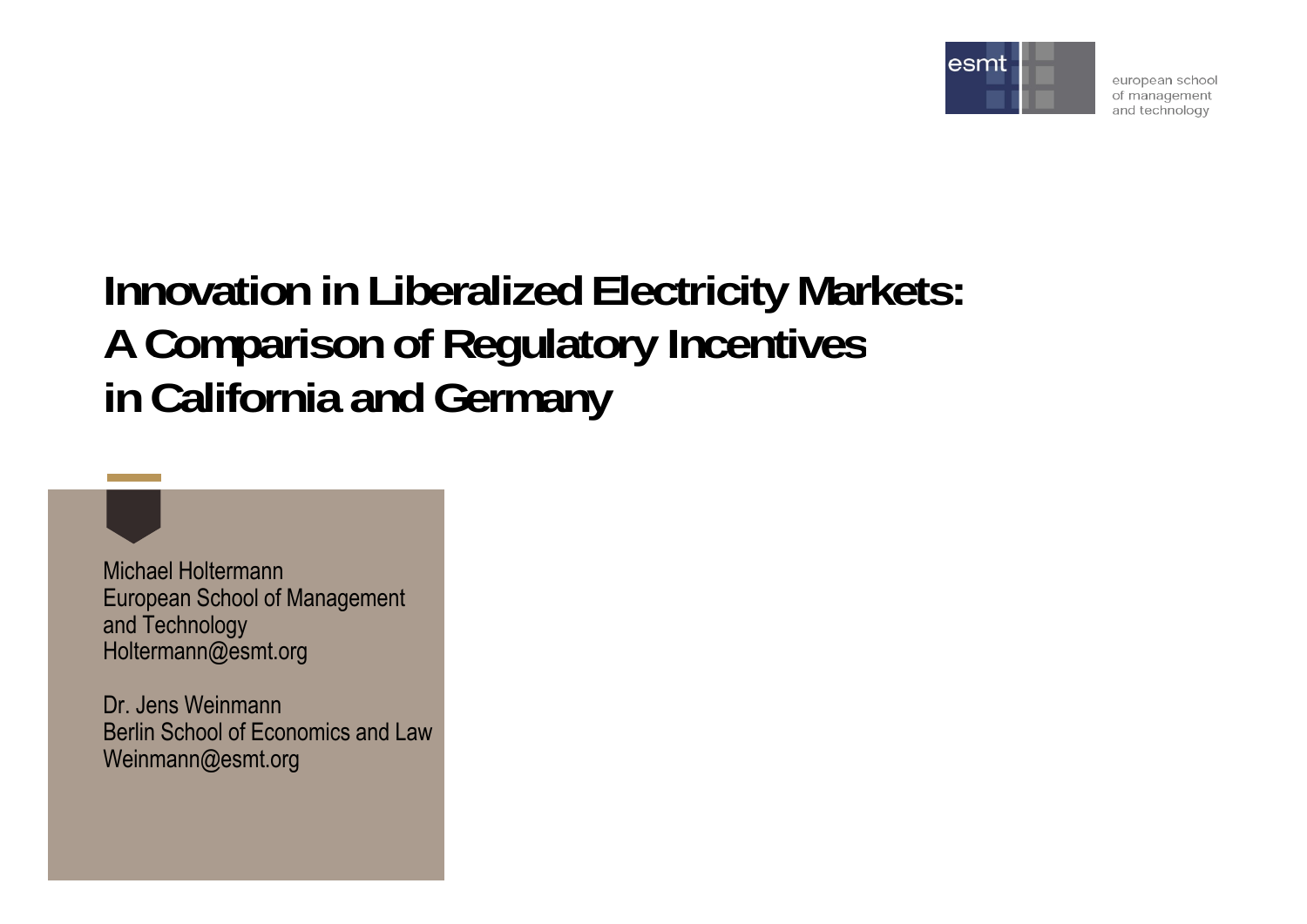

# **Reciprocal and multifaceted relationship between innovation and regulation**

- Majone 1976: Performance of policy instruments depends even more on the institutional framework in which they are used than on their technical characteristics
- Kemp 1998, 12:

..The topic of regulation, innovation and competitiveness is much discussed, yet little analysed.

It gave rise to diametrical views of regulation being a barrier and stimulus to orinary and compliance innovation. The debate has been characterised by a high anecdotal level, little systematic empirical research has been done into the  $topic, \ldots$ 

One reason for this is the lack of a theoretical framework about regulation and innovation which recognices the reciprocal and multifaceted nature of the relationship and the myriard of factors that are influencing innvation decision and output."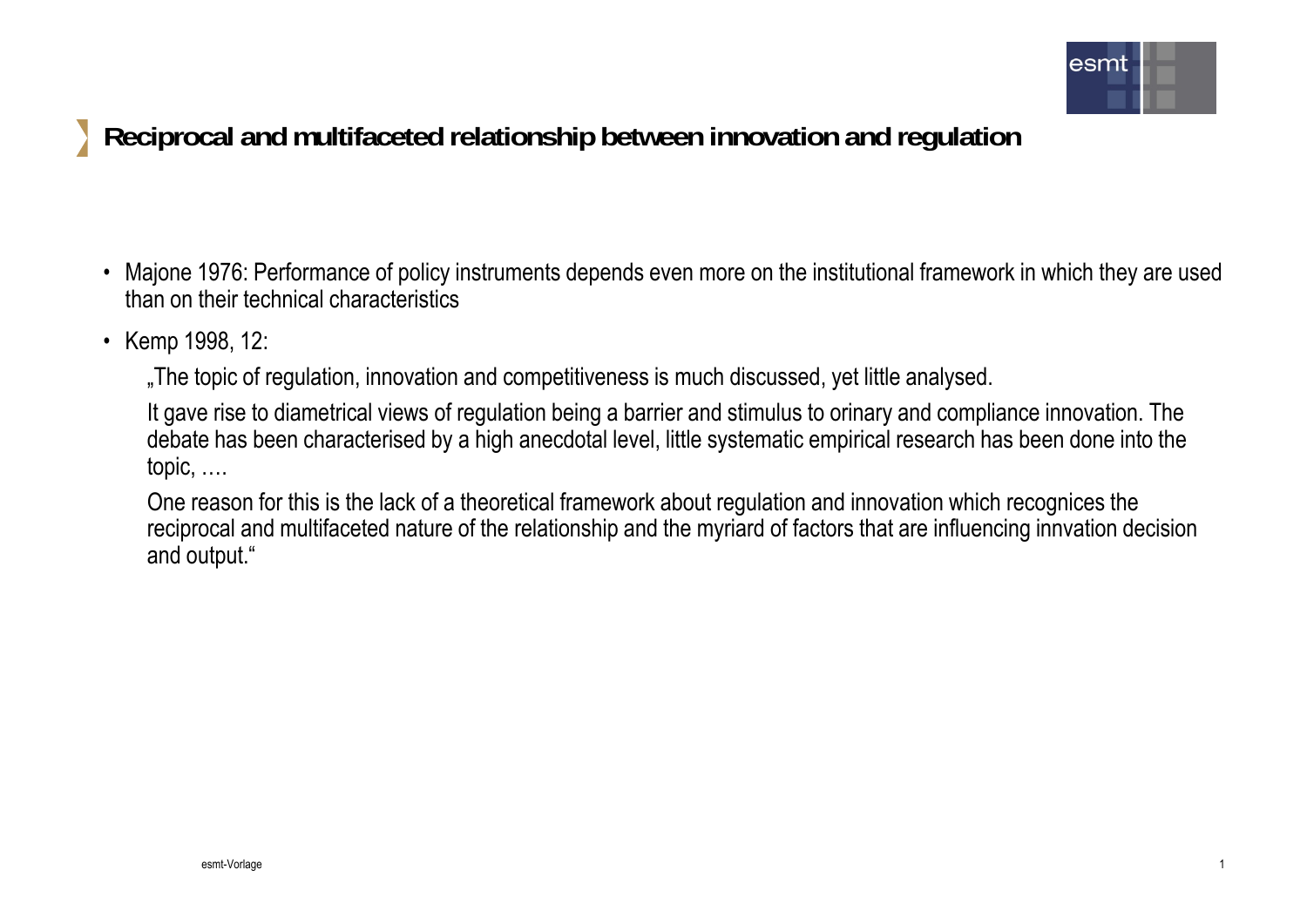

# **Research on institutional design is based on personal interviews in California and Germany**

### **Research methodology**

- semi-structured interviews with government officials, managers of investor-owned utilities, and regulators
- carried out in Summer/Fall 2008
- part of on-going research on the institutional design of electricity markets

### **Theoretical background**

- Institutional change, based on the New Institutional Economics literature (North 1990, Roe 1996, special application to electricity markets e.g. Glachant and Finon 2003, Finon 2004)
	- − Diverging designs lead to different outcomes, institutions matter, path-dependence
- Political economy and transnational regulatory networks (Eising 2002, Eberlein and Grande 2005)
	- − 'incremental negotiation techniques' in the EU and cross-national harmonisation of regulation via information networks
- Evolutionary economics (Campbell 1969)
	- − trial and error learning and 'convergent evolution'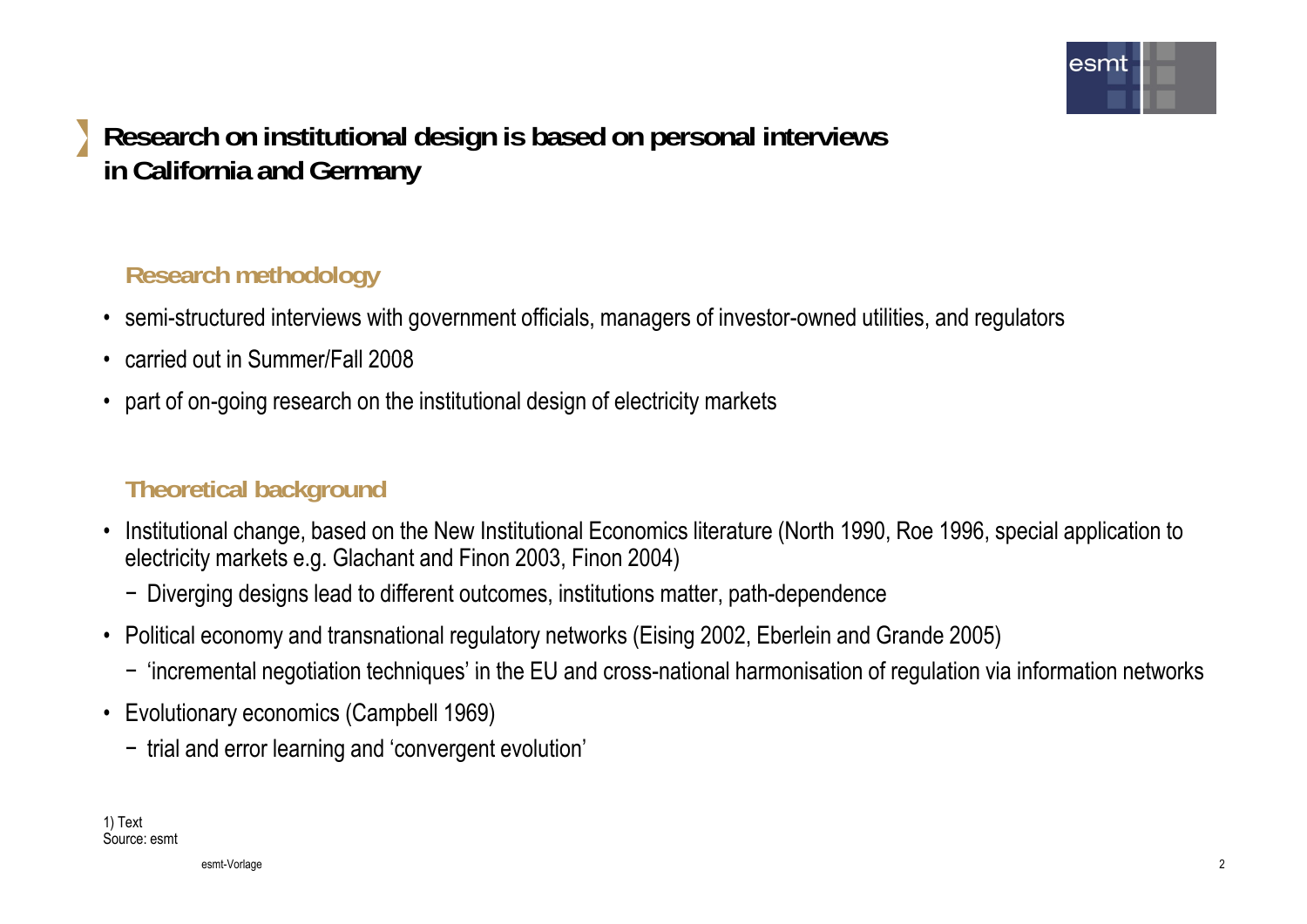

## **California and Germanyp g y p perceive themselves as leading by example towards a sustainable energy transformation**



- • AB 32: 2020 emissions reduced **to** 1990 levels, a 25% reduction compared to business as usual, mandatory caps from 2012 on
- • "Load Order": Efficiency first, then Renewables, then "other" generation

AB 32: – 25% GHG by 2020, mandatory caps from 2012 on

- • Renewable Portfolio Standard:33% in 2020, 20% by 10 33% in 2020, 20% by<br>• I ots of proposals
- Lots of proposals…



- • IEKP: 2020 40% **less** than 1990 levels, if EU reduces to 30% and "other states have comparable ambitious targets"
- •From 13% to 25-30% Renewables in 2020
- •IEKP: KWK, EEG, Biogas, Grid, Metering….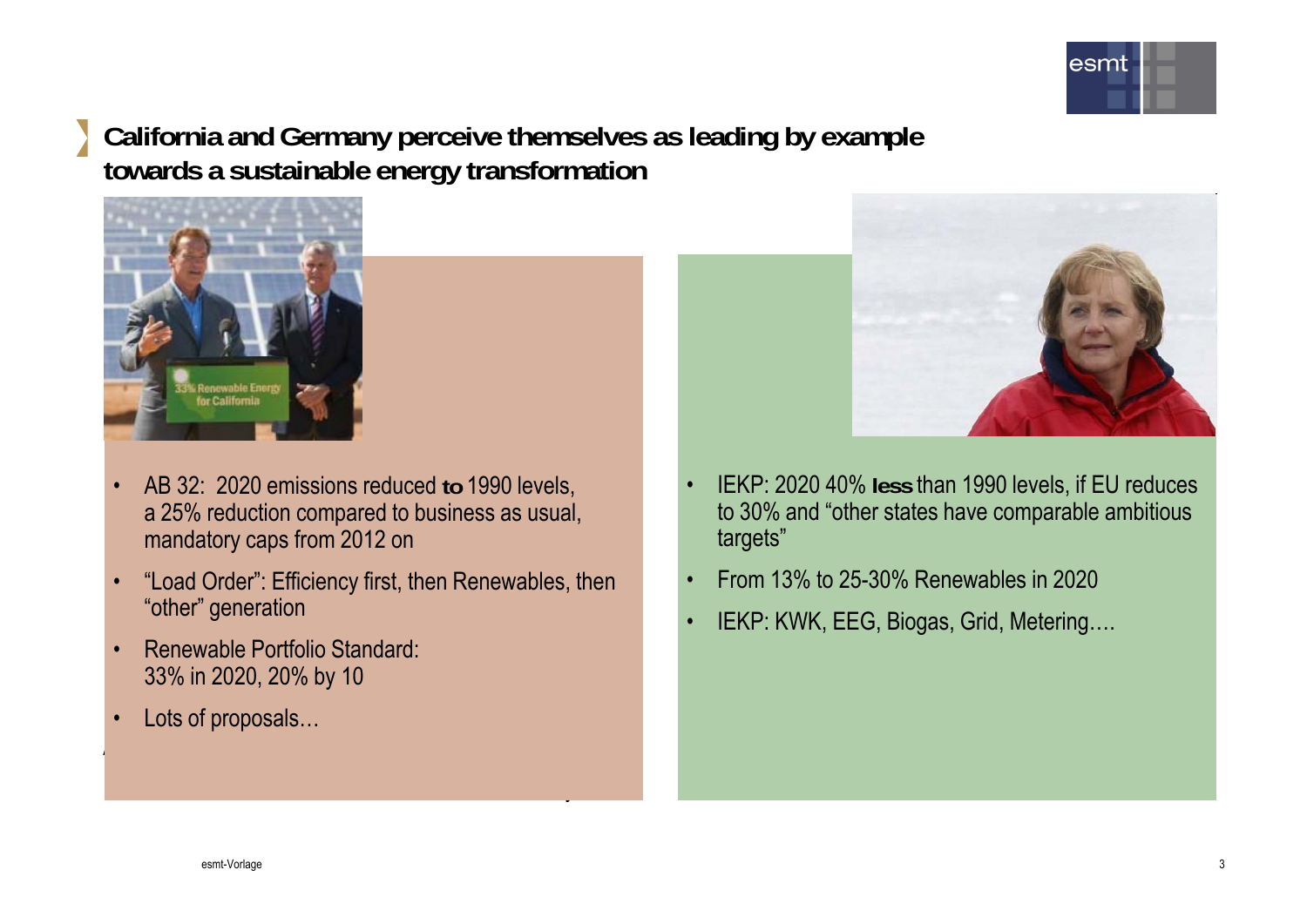

### **California was the first state in the USA to introduce com p , etition, while Germany stuck to the old regulated system**



#### **California**

- • Before deregulation, California had a power system similar to most other US American states
- • most electricit y was served b y verticall y inte grated companies that were completely responsible for generation, transmission, and distribution of power
- •Following deregulation,
- • the vertically integrated utilities were split into three parts
- • independent firms bought and operated the large utilities' power plants
- • the state of California operated both the state-wide power grid and the California Power Exchange (CPX)
- • supply-side of the market was largely deregulated; demand side of the electricity market, however, became more regulated (in 1996, electricity rates were cut by 10% and locked in for four years)

- • Before deregulation, the German ESI consisted of two different types of firms
- a small number of so-called Verbundunternehmen owned and operated the High Voltage (HV) network and the generation plants in the associated control area
- about 900 mainly municipality-owned distribution •companies held franchises for both the distribution network and the local retail or supply businesses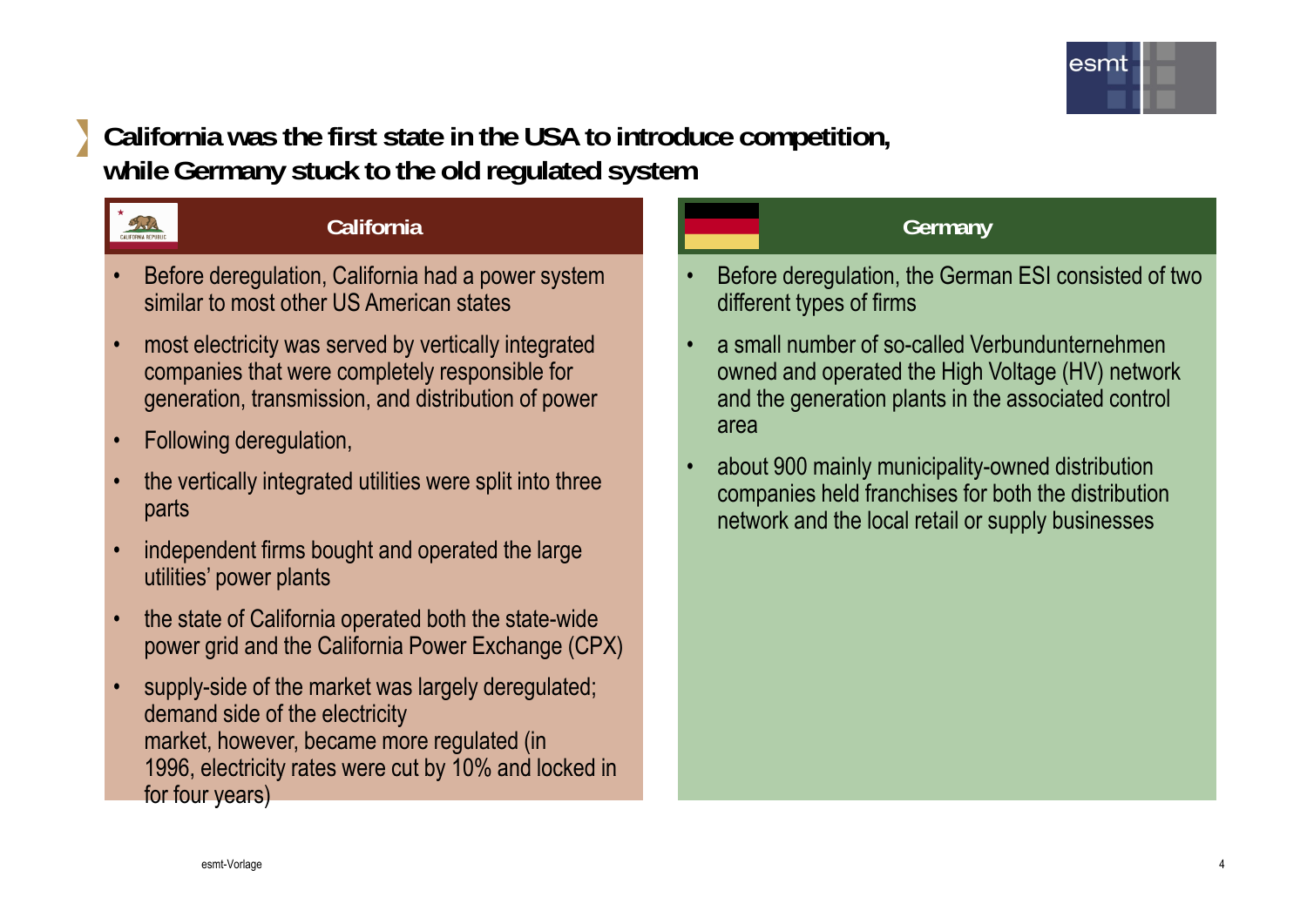

## **Two maj gg g g or events triggered fundamental changes in the regulation of the systems**

*Power Crisis*

#### 28 1 **California**

• 1996-1999 electricity demand grew by 5500 MW, while supply grew by only 672 MW

#### System breakdown, bankrupt utilities and blackouts in



•

•

#### **Germany**

- •• In 1998, the liberalisation of<br>the German ESI started
- • Energy Act implemented the EU Electricity Directive of 1996

*European Energy Liberalisation*

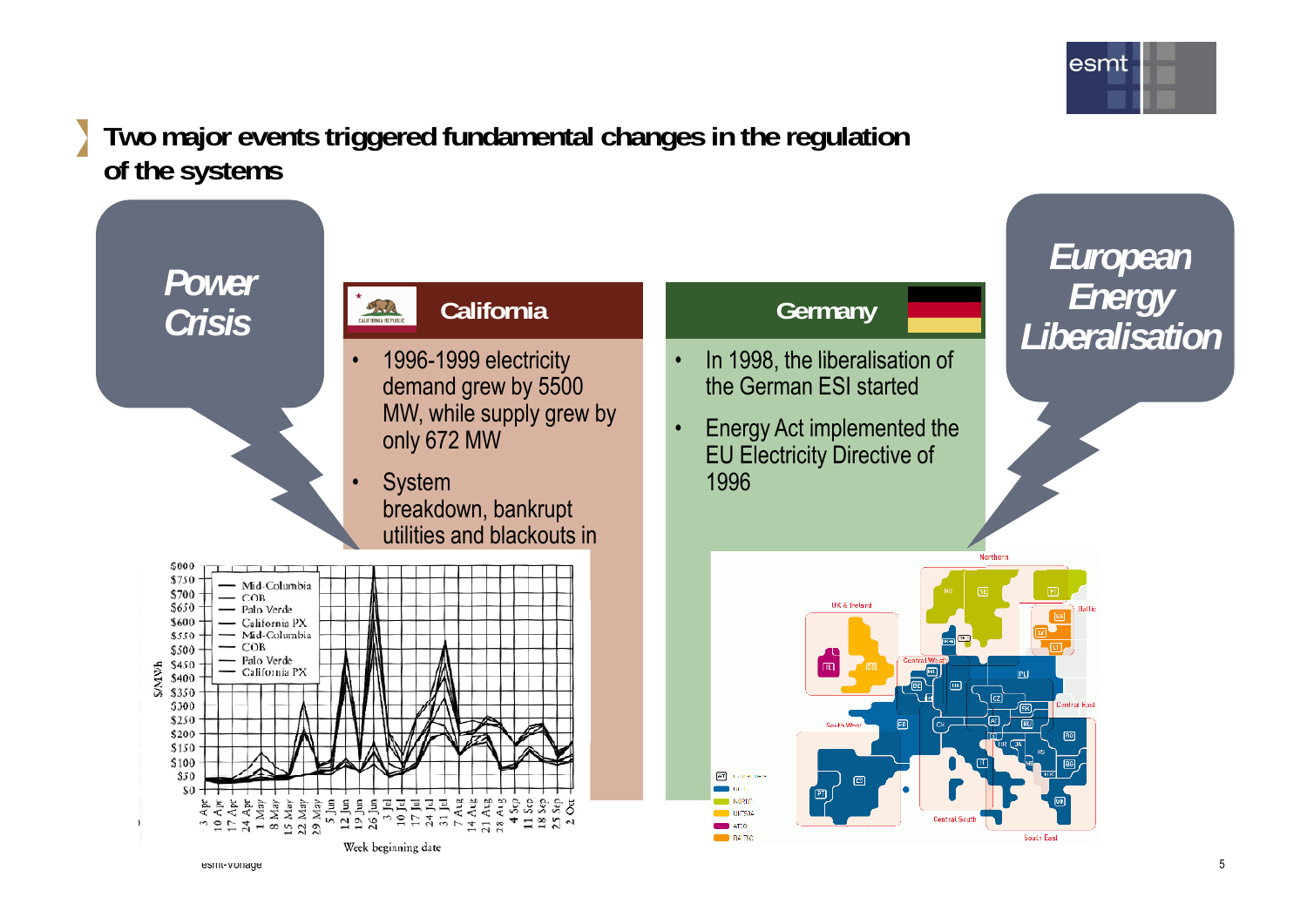

# **After the crisis, the momentum has reversed**



#### **California**

- • Government signs 38 long-term contracts, totaling nearly \$43 billion, to hedge prices
- •The California Public Utilities Commission, Gov. Gray **Fill Collact Contract** had to establish a reg Davis (D), and other officials petitioned the Federal Energy Regulatory Commission (FERC) to reimpose a cap on wholesale electricity prices
- FERC did so in mid-2001, and in 2003 it ordered TPA from July 200 •refunds from the independent power generators
- • In 2001, the California PUC issued an interim opinion that suspended retail choice in California •
- • In January 2009, CAISO filed its certification of readiness to implement a Market Redesign and Technology Upgrade, leading eventually to a new electricity spot market

- • EU Electricity Directive of June 2003 imposed additional requirements
- • First, Germany had to establish a regulator for the industry
- • Second, negotiated Third Party Access (TPA) is no longer acceptable and had to be replaced by regulated TPA from July 2004
- • Competitive pressure from abroad is increasing, but still restricted by the interconnector constraints
- Monopolkommission still criticises lack of competition with four dominant suppliers
- • 18% of German electricity consumers have changed their supplier at least once within the last 3 years, while 43% of all German electricity customers consider a change of the supplier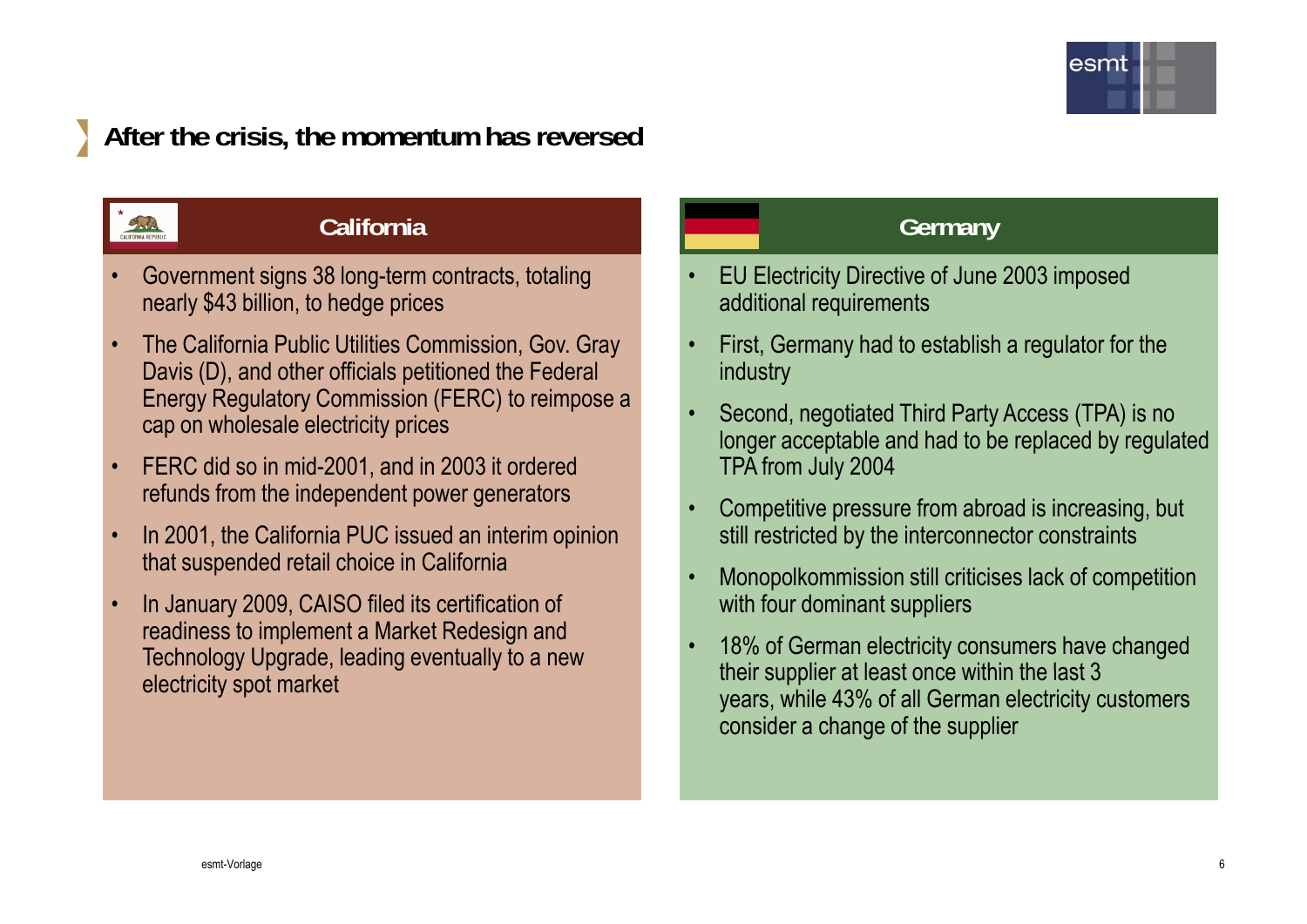



 $\sum_{i=1}^{n}$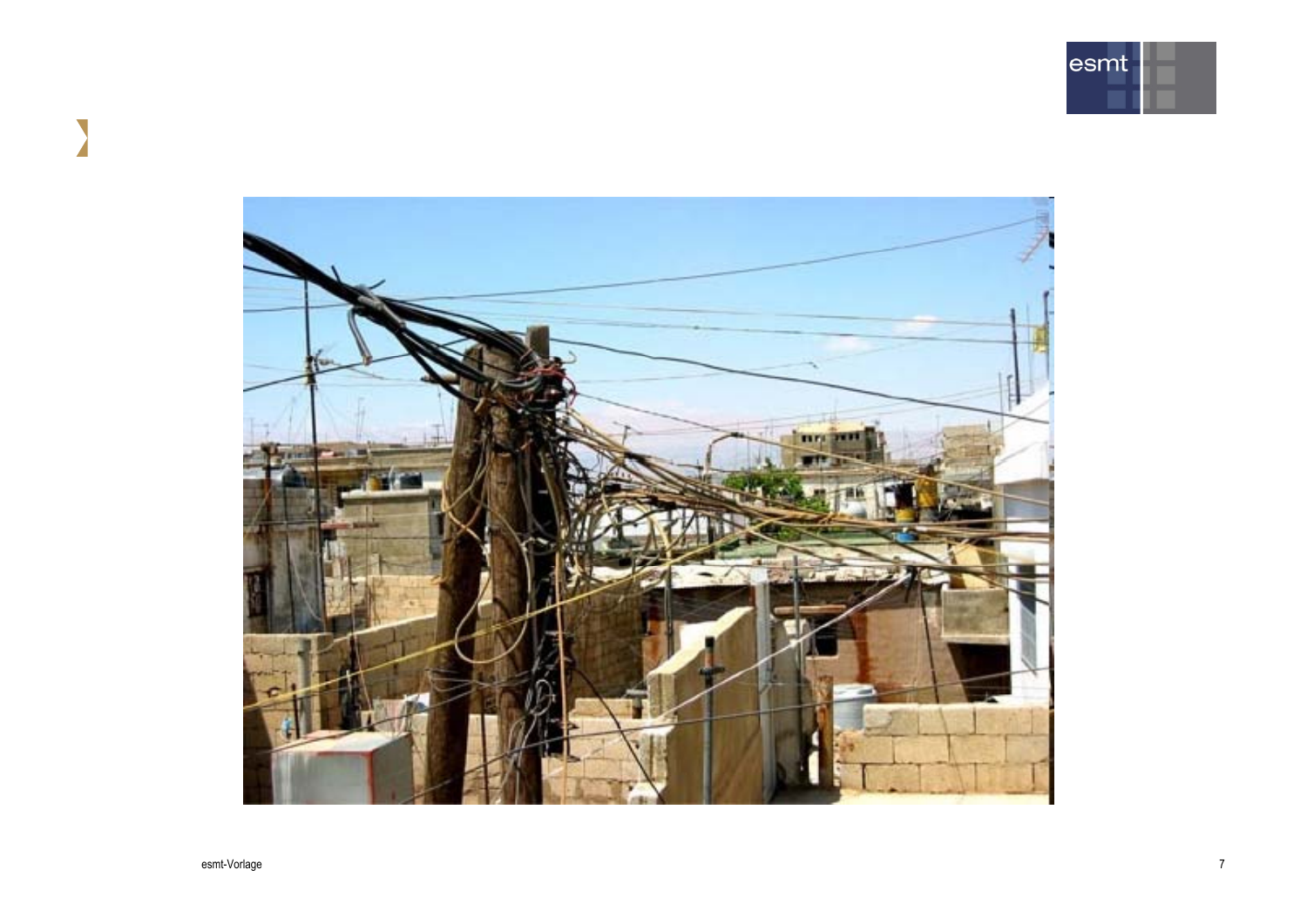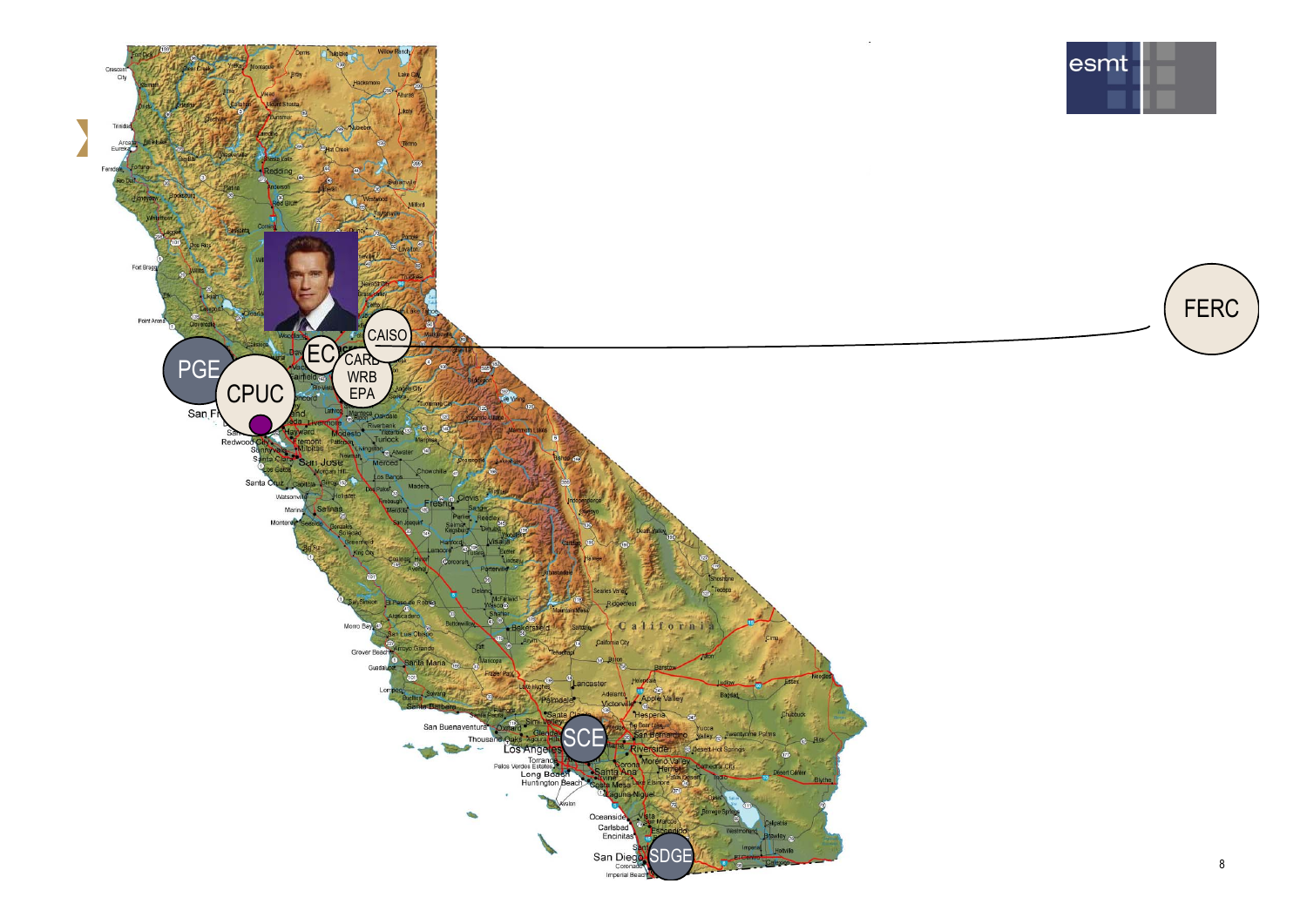

# **What do stakeholders say?**



#### **California**

**The EC perspective:**

•"we delivered basis for common understanding"

#### **The CPUC perspective:**

- •IEPR "vehicle for integration", "some degree of coordination, perhaps even collaboration" letter the discussion well coordinated"
- •Consistent policy "dependant on individual relationships" and informal personal network on a case by case basis
- • "California is good at making goals, not implementation"

#### **The Schwarzenegger perspective:**

•Executive orders to speed up things

#### **California**

#### **The IOUs perspective:**

- • "Fragmented outcome" Would like overall goals (like fuel diversity, GHG reduction, reducing dependency on fossil fuels)
- • Integrated energy policy report "does not help", "agencies develop policies independently, not well coordinated"
- Deadlocks tend to be solved on "case by case" basis
- •"Regulatory and legislatory micromanagement"
- • "New plants do not get permits even if they would replace older existing plants"

#### **Wishlist of regulators and firms:**

• Energy Department: less friction, more coordinated approach – central planning?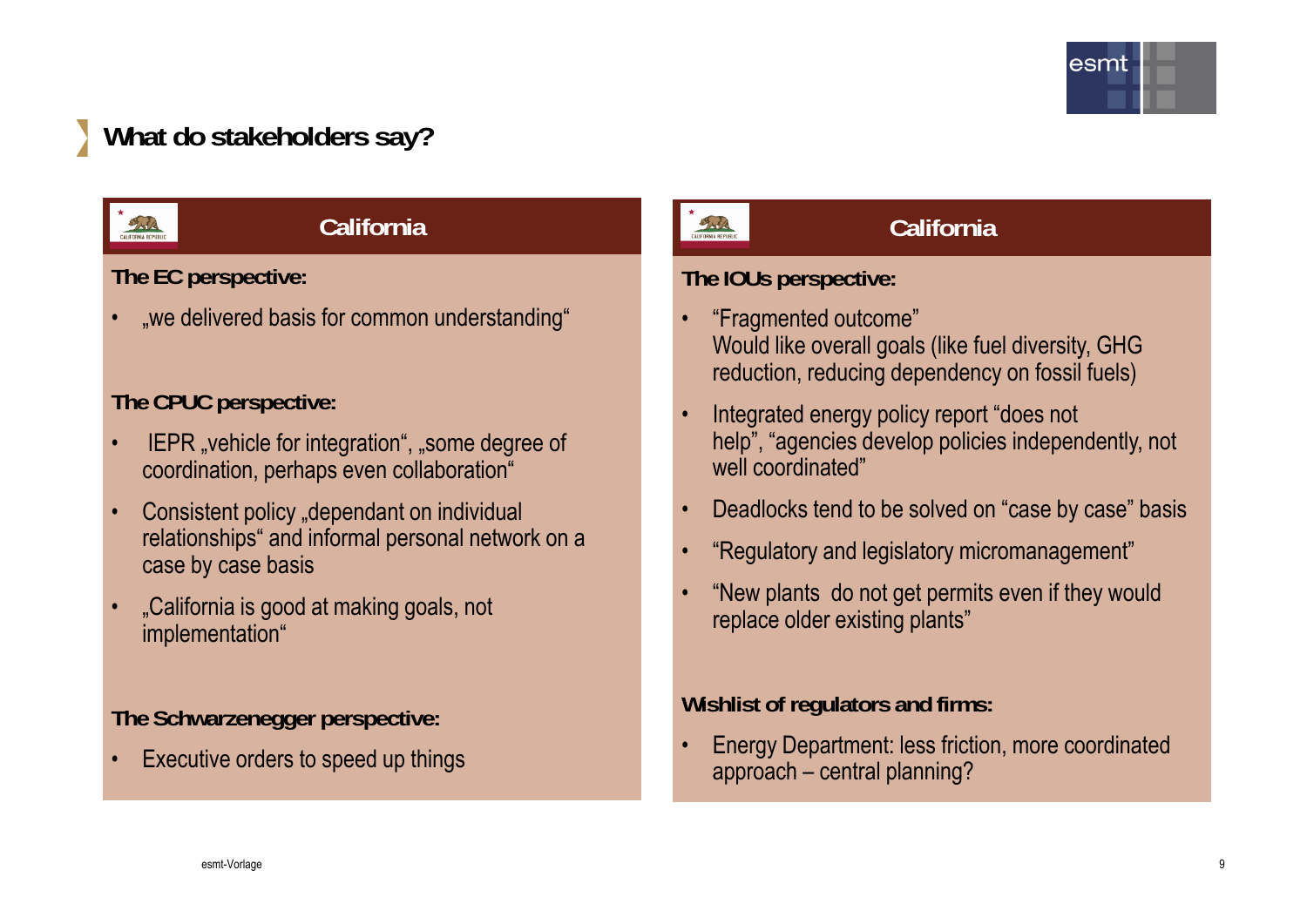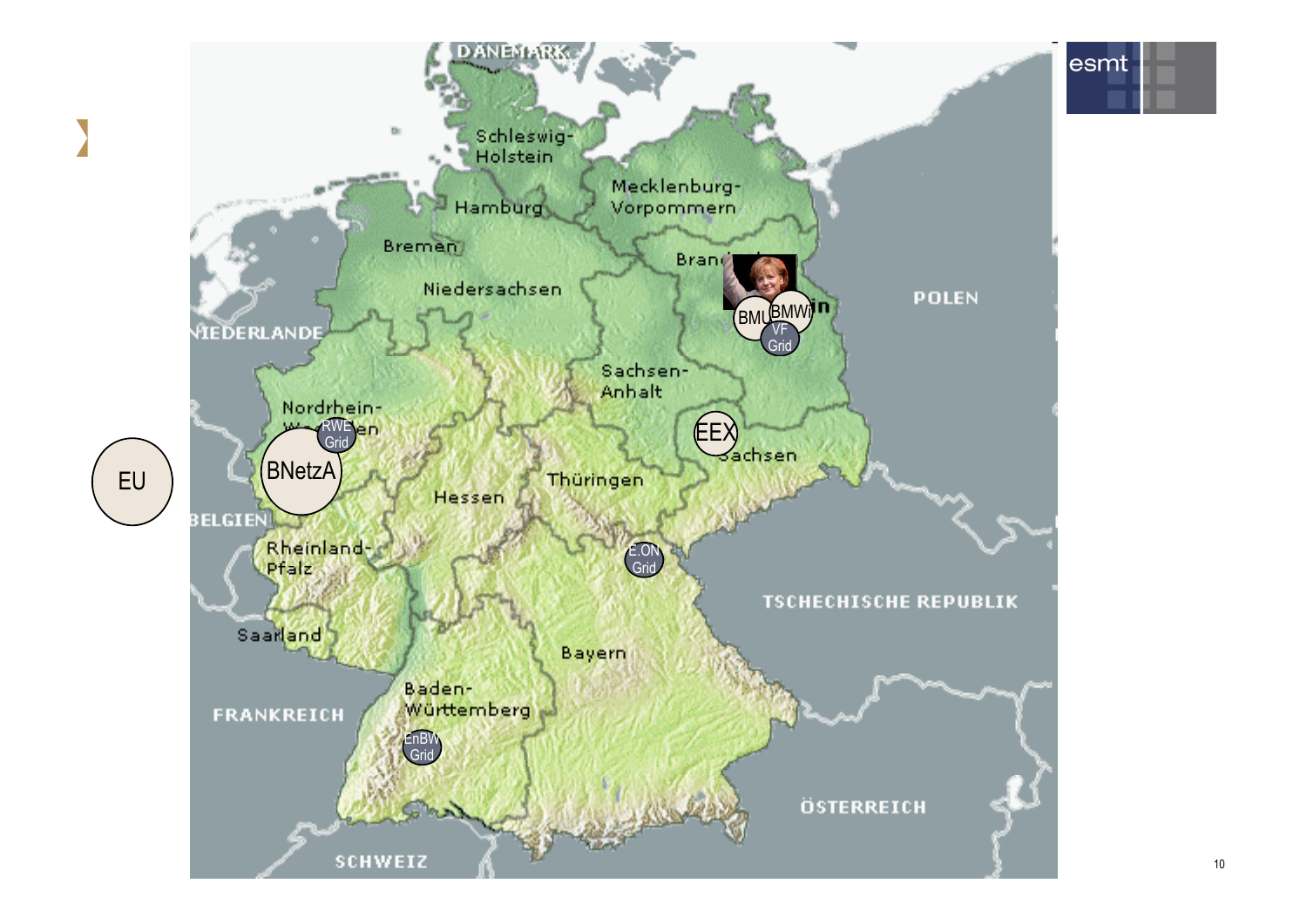

# **What do stakeholders say?**

**The BNetzA perspective:**

- triangle<br>
The Contract of Coordinated energy policy" and the Coordinated energy policy" by the Coordinated energy policy •We make markets work and optimize the regulatory triangle
- •We make sure that EU laws will be executed

#### **Th li k tiThe policy makers perspective** ive and the contract of the contract of the contract of the contract of the contract of the contract of the co

• Digital divide between proponents of "old" and "new" order

#### **Germany Germany**

#### **The IOUs perspective:**

- •There is no plan, but "moving targets"
- •
- • Pro-competition stance: "Let markets work and do not interfere"
- We do a lot for innovation in large scale projects (CCS, Offshore Wind,…)

#### **Wishlist of regulators and firms:**

• Energy ministry: less friction, more coordinated approach – central planning?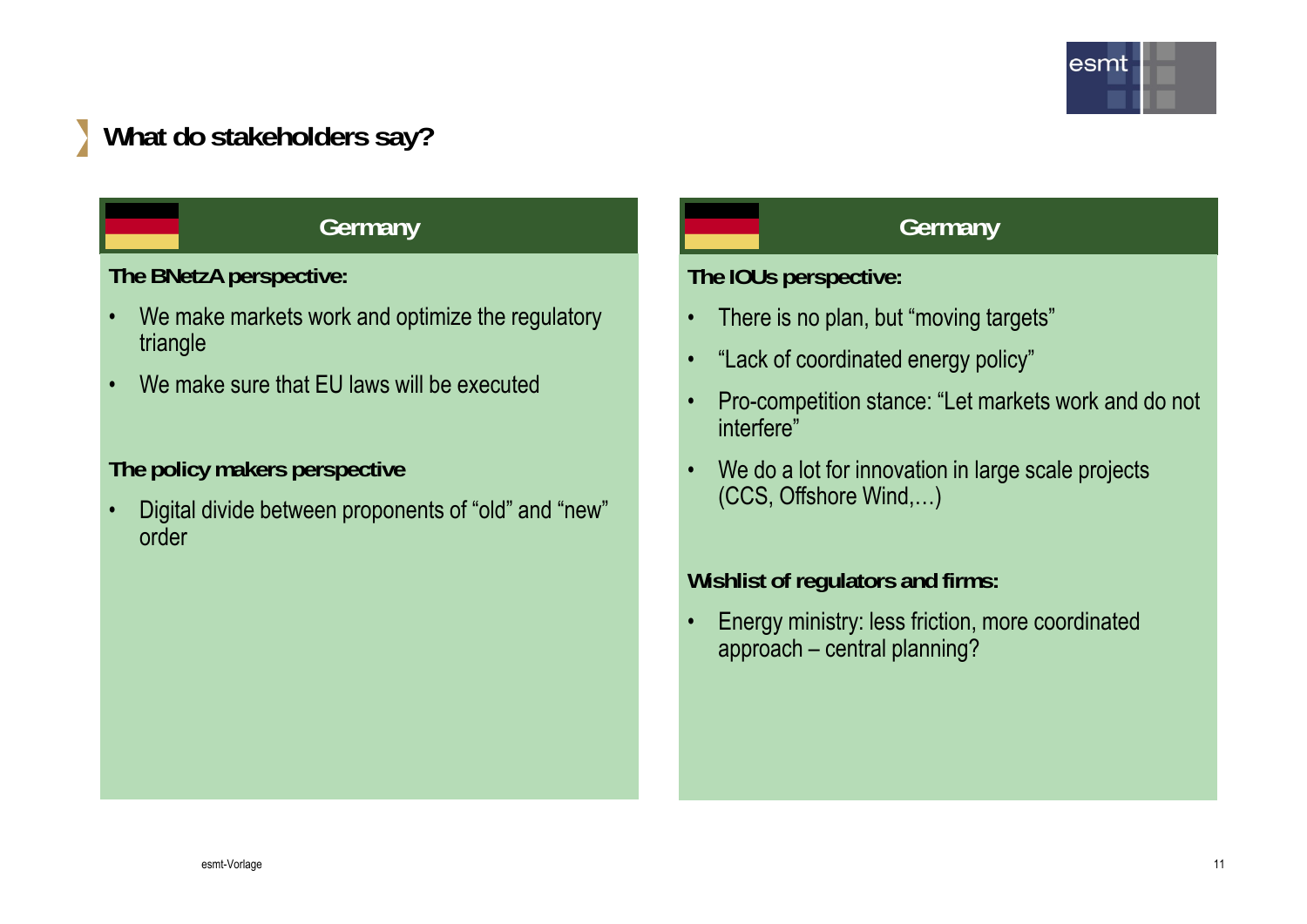

|                | California                                       |
|----------------|--------------------------------------------------|
| 1 <sub>1</sub> | Stressed system forces innovation ("Flex Alert") |
|                |                                                  |
|                |                                                  |
|                |                                                  |
|                |                                                  |
|                |                                                  |
|                |                                                  |
|                |                                                  |
|                |                                                  |
|                |                                                  |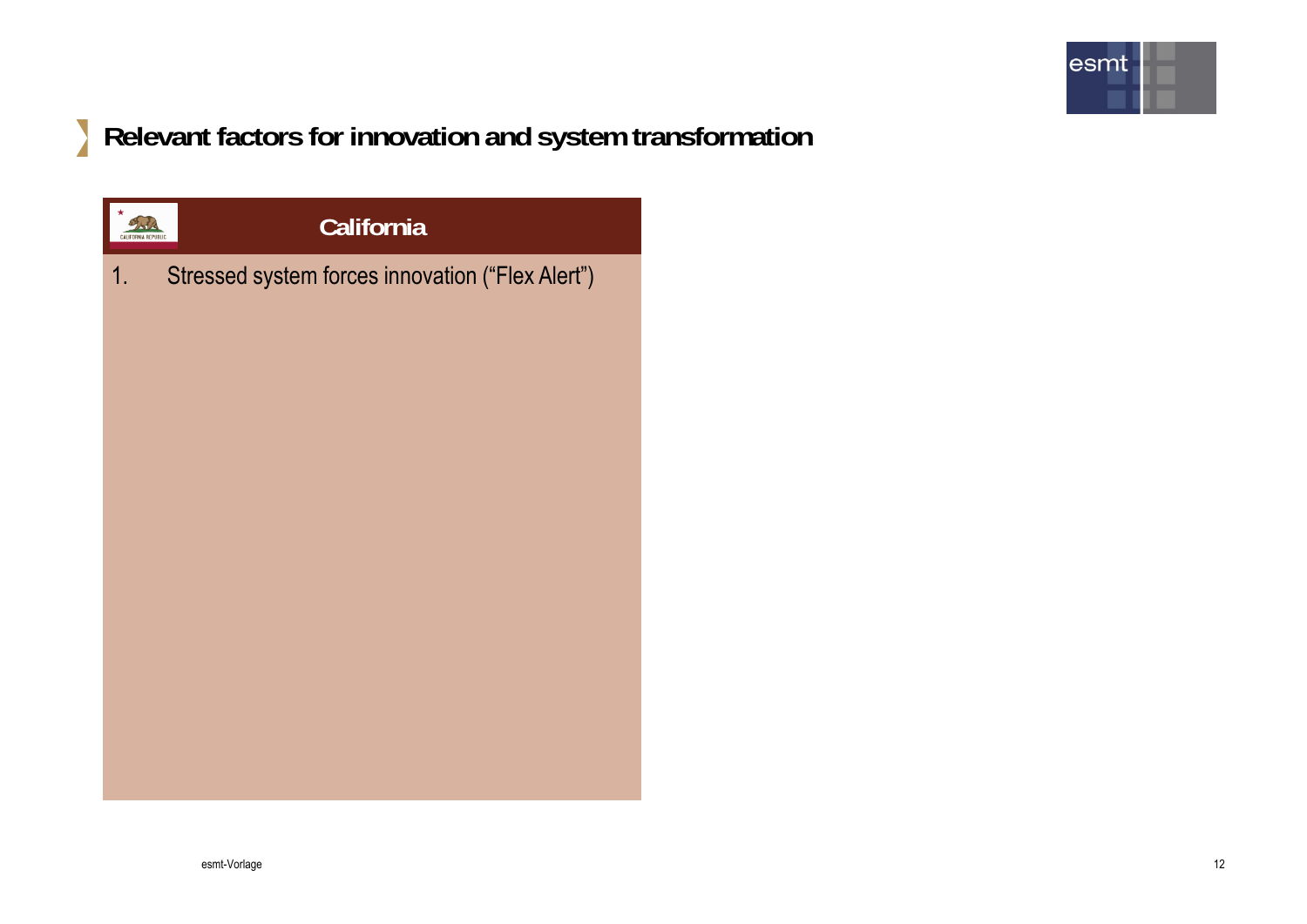

|    | California                                       |
|----|--------------------------------------------------|
| 1. | Stressed system forces innovation ("Flex Alert") |
| 2. | Framework "Load order"                           |
|    | (Efficiency/DR, then Ren, then "other")          |
|    |                                                  |
|    |                                                  |
|    |                                                  |
|    |                                                  |
|    |                                                  |
|    |                                                  |
|    |                                                  |
|    |                                                  |
|    |                                                  |
|    |                                                  |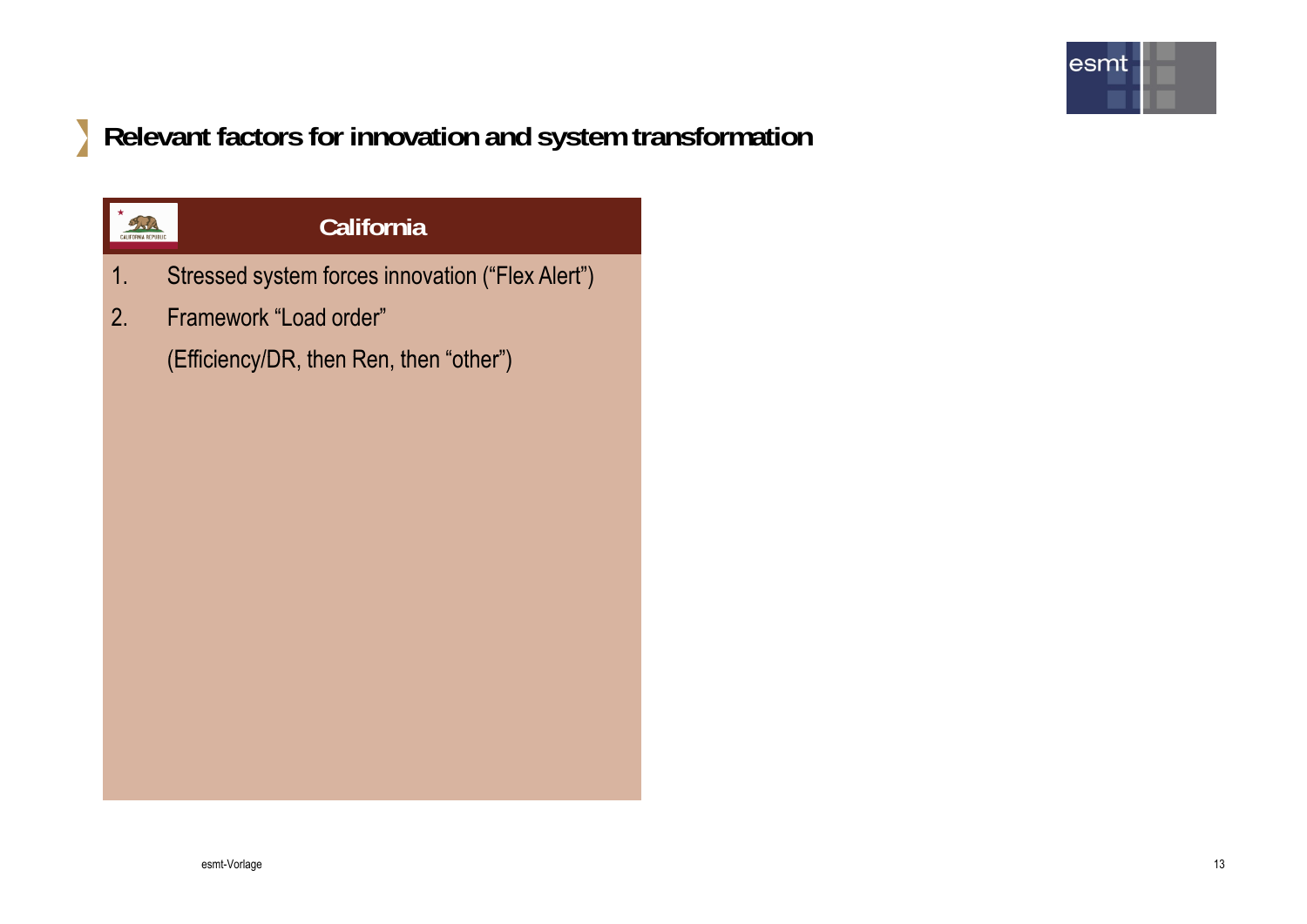

|    | California                                       |
|----|--------------------------------------------------|
| 1. | Stressed system forces innovation ("Flex Alert") |
| 2. | Framework "Load order"                           |
|    | (Efficiency/DR, then Ren, then "other")          |
| 3. | <b>Political leadership</b>                      |
|    |                                                  |
|    |                                                  |
|    |                                                  |
|    |                                                  |
|    |                                                  |
|    |                                                  |
|    |                                                  |
|    |                                                  |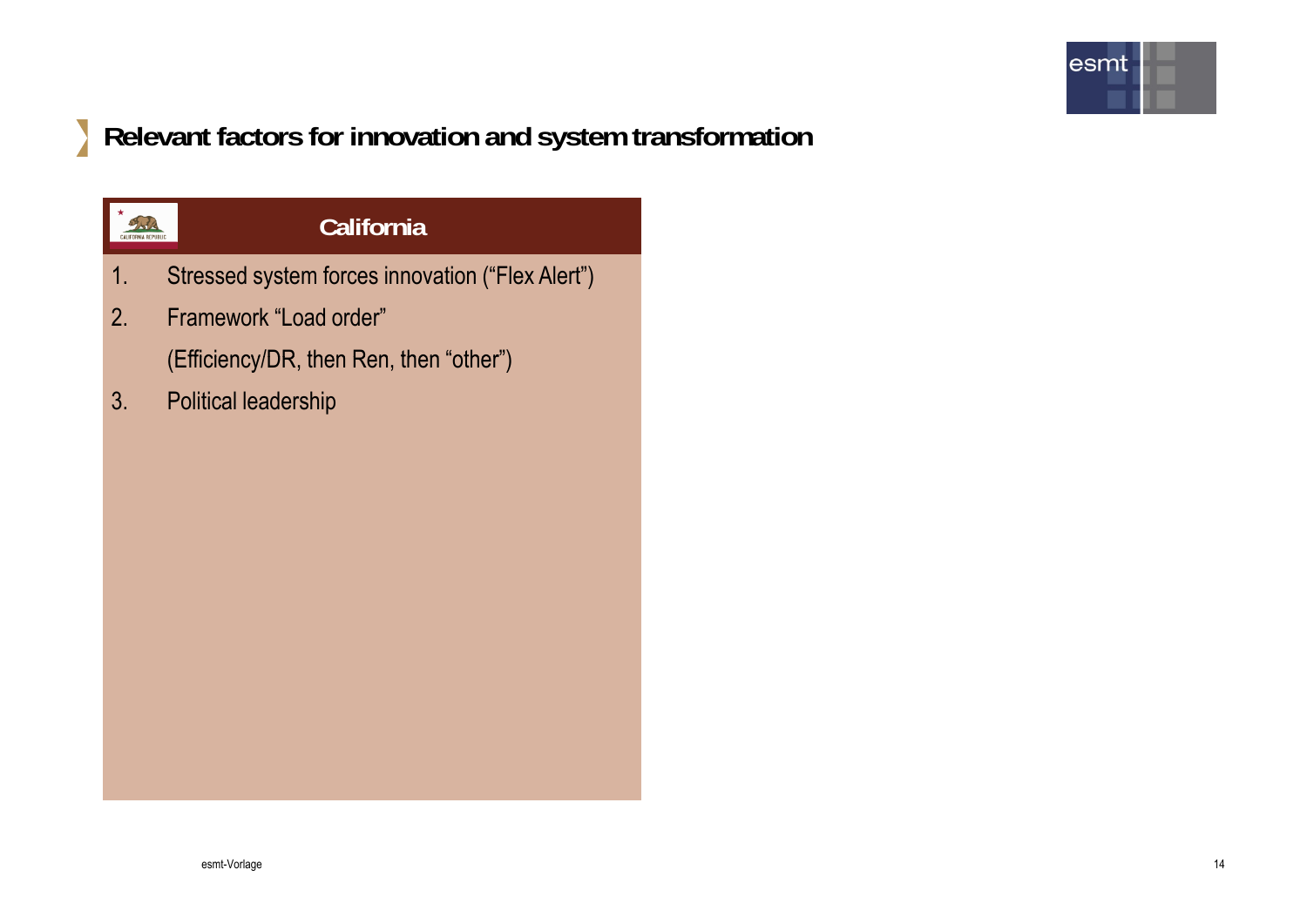

| Stressed system forces innovation ("Flex Alert") |
|--------------------------------------------------|
|                                                  |
|                                                  |
|                                                  |
|                                                  |
|                                                  |
|                                                  |
|                                                  |
|                                                  |
|                                                  |
|                                                  |
|                                                  |
|                                                  |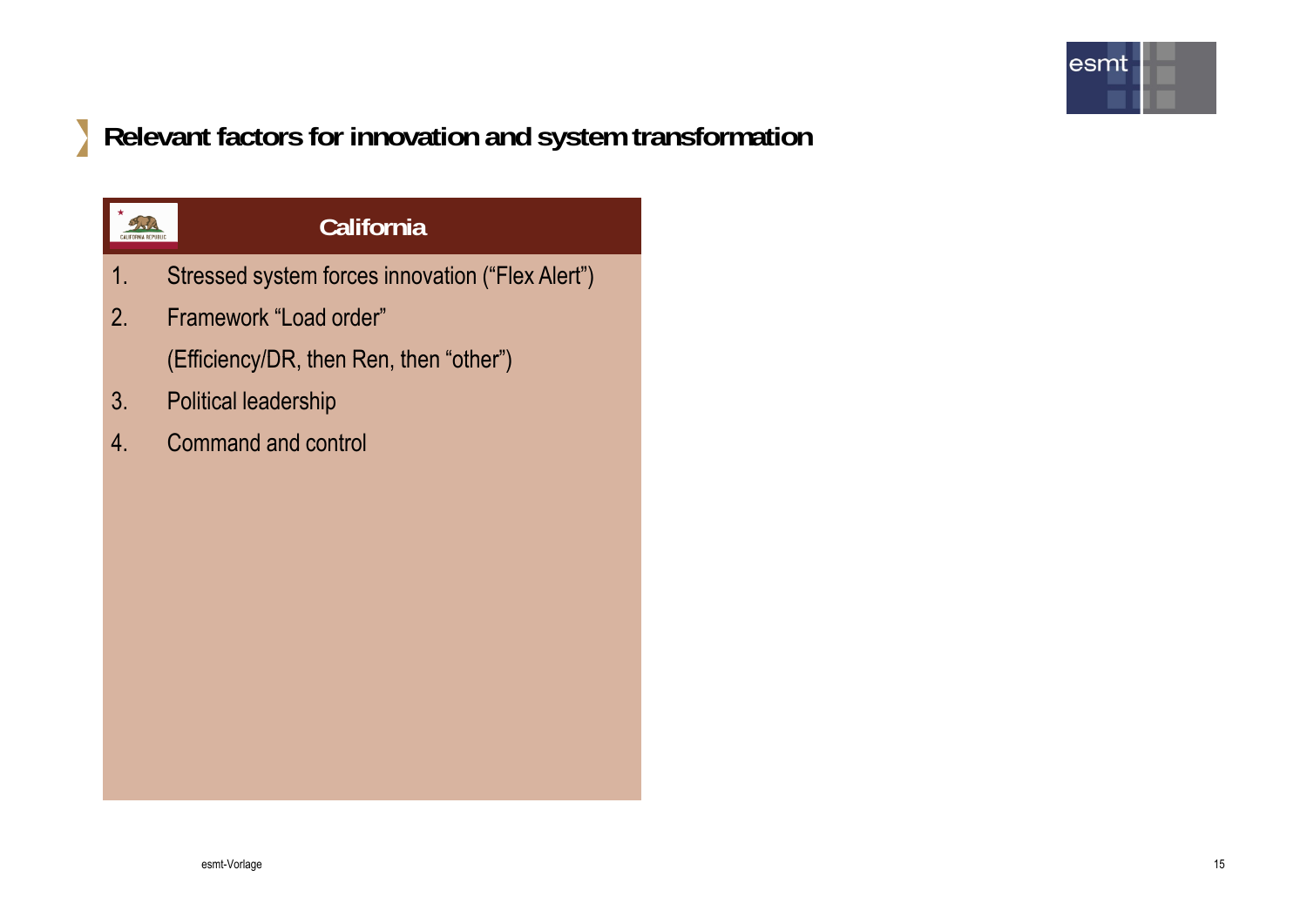

|    | California                                       |
|----|--------------------------------------------------|
| 1. | Stressed system forces innovation ("Flex Alert") |
| 2. | Framework "Load order"                           |
|    | (Efficiency/DR, then Ren, then "other")          |
| 3. | <b>Political leadership</b>                      |
| 4. | <b>Command and control</b>                       |
| 5. | Weak role of FERC                                |
|    |                                                  |
|    |                                                  |
|    |                                                  |
|    |                                                  |
|    |                                                  |
|    |                                                  |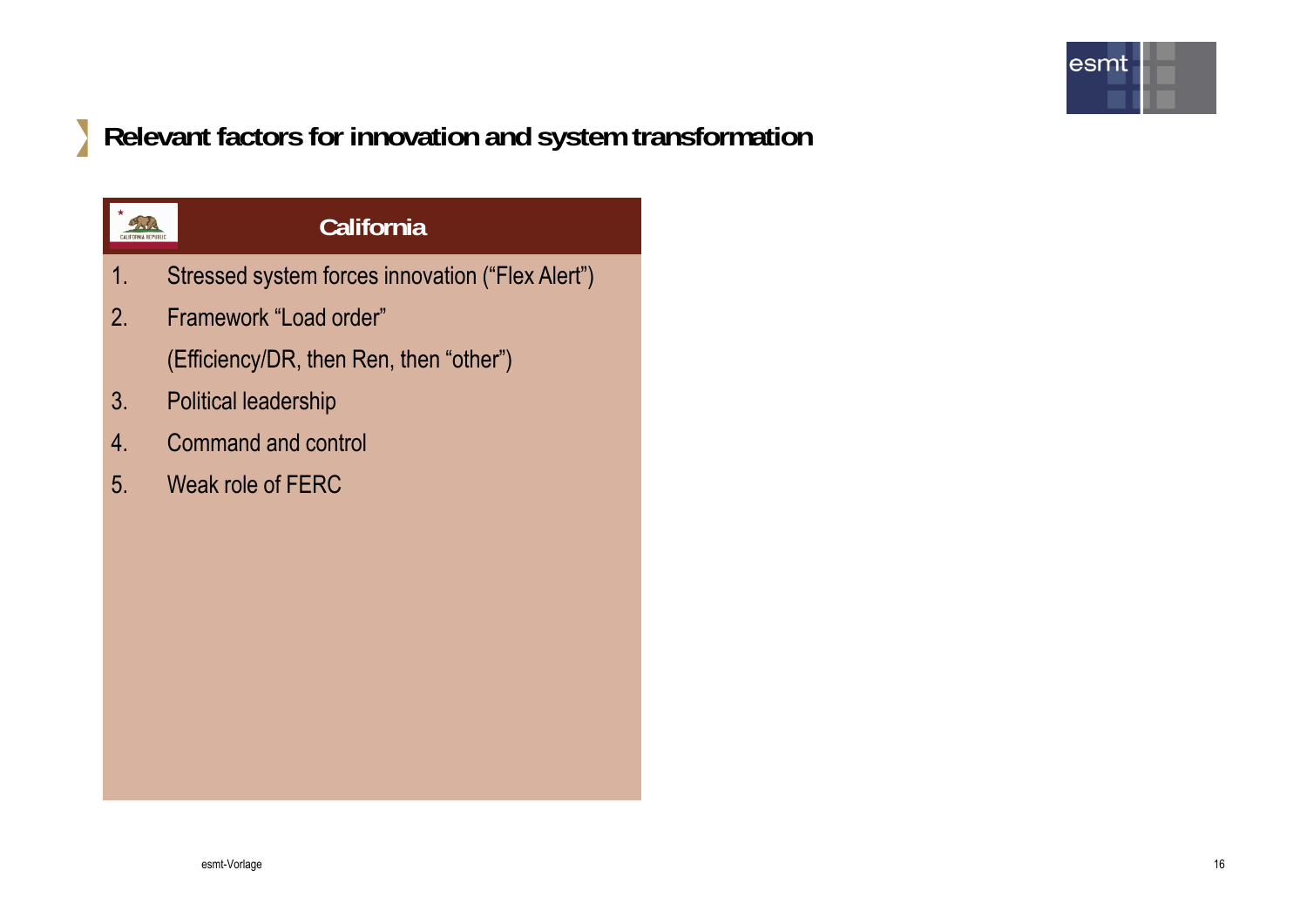

| California                                       |
|--------------------------------------------------|
| Stressed system forces innovation ("Flex Alert") |
| Framework "Load order"                           |
| (Efficiency/DR, then Ren, then "other")          |
| <b>Political leadership</b>                      |
| <b>Command and control</b>                       |
| Weak role of FERC                                |
| Cost based regulation for IOUs; Ind. Generators  |
|                                                  |
|                                                  |
|                                                  |
|                                                  |
|                                                  |
|                                                  |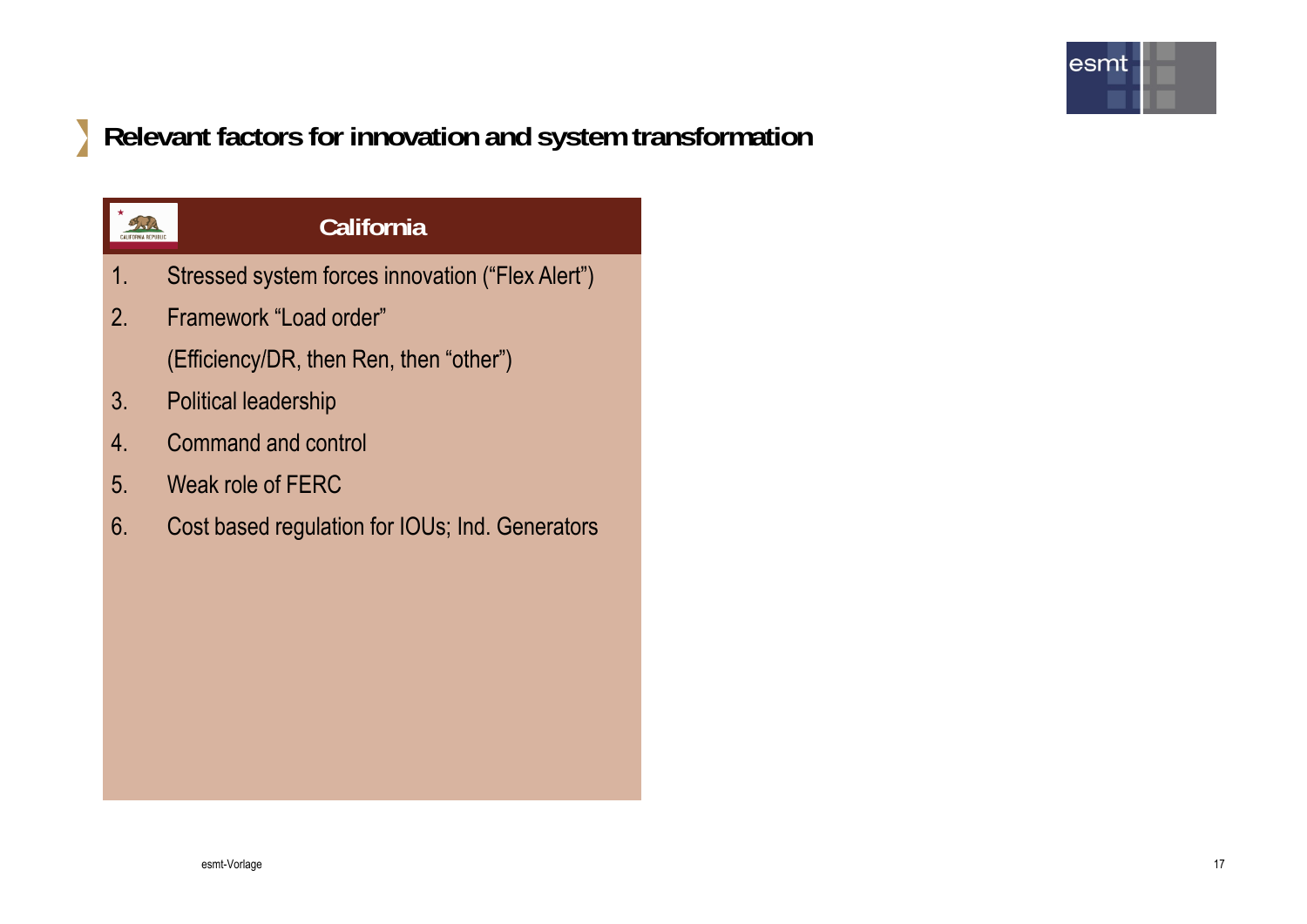

|                       | California                                       |
|-----------------------|--------------------------------------------------|
| 1.                    | Stressed system forces innovation ("Flex Alert") |
| $2_{-}$               | Framework "Load order"                           |
|                       | (Efficiency/DR, then Ren, then "other")          |
| 3.                    | <b>Political leadership</b>                      |
| $\mathcal{A}_{\cdot}$ | Command and control                              |
| 5.                    | Weak role of FERC                                |
| 6.                    | Cost based regulation for IOUs; Ind. Generators  |
| 7.                    | Strong innovation cluster                        |
|                       |                                                  |
|                       |                                                  |
|                       |                                                  |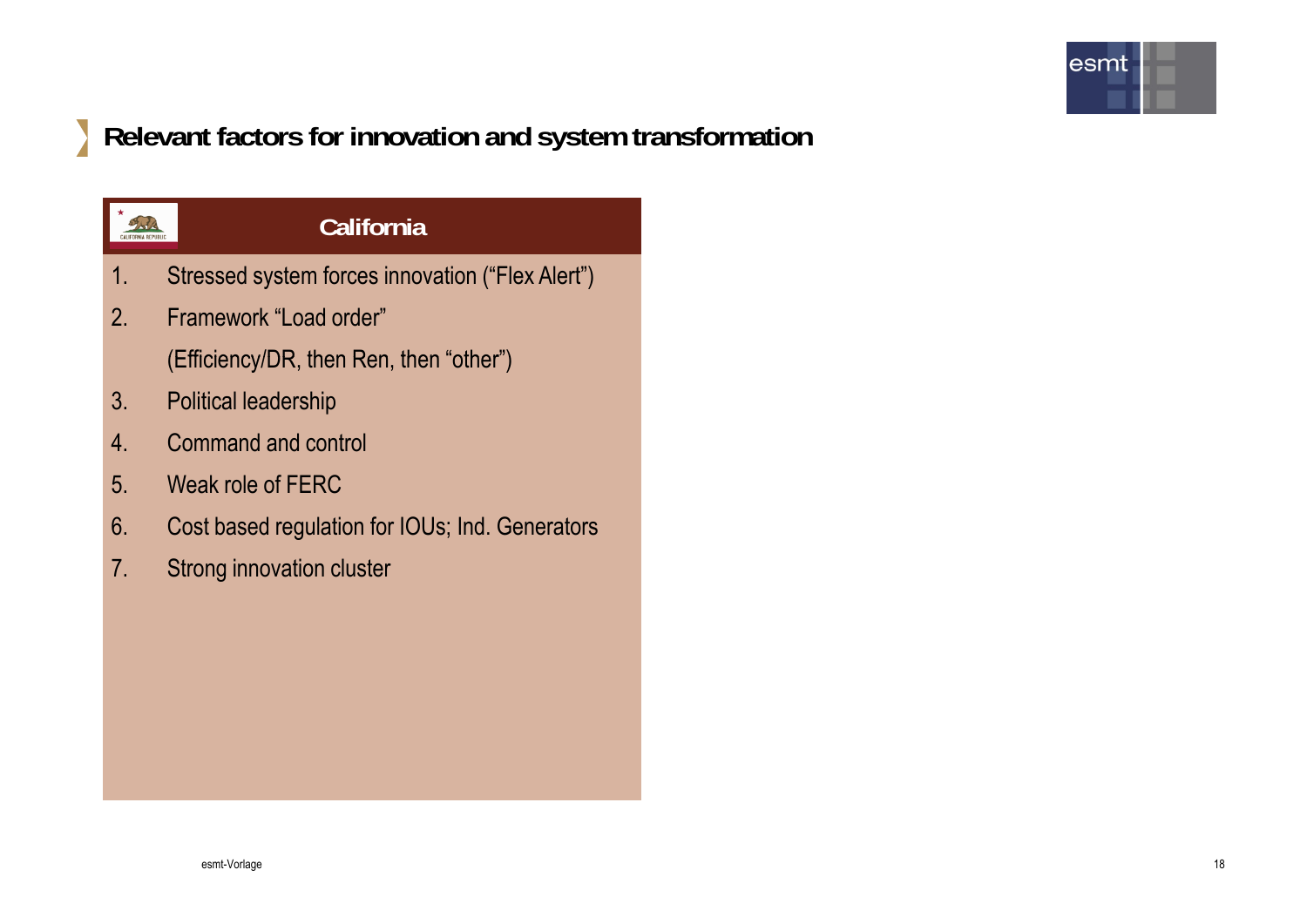

|                                  | California                                                                                                          |  |  |  |
|----------------------------------|---------------------------------------------------------------------------------------------------------------------|--|--|--|
| 1.                               | Stressed system forces innovation ("Flex Alert")                                                                    |  |  |  |
| $2_{1}$                          | Framework "Load order"                                                                                              |  |  |  |
|                                  | (Efficiency/DR, then Ren, then "other")                                                                             |  |  |  |
| $3_{\cdot}$                      | <b>Political leadership</b>                                                                                         |  |  |  |
| $\overline{4}$ .                 | Command and control                                                                                                 |  |  |  |
| 5.                               | Weak role of FERC                                                                                                   |  |  |  |
| 6.                               | Cost based regulation for IOUs; Ind. Generators                                                                     |  |  |  |
| $7_{\scriptscriptstyle{\ddots}}$ | Strong innovation cluster                                                                                           |  |  |  |
| 8.                               | >4 reg. institutions, competing for<br>influence, producing a lot of proposals ("Reverse<br>auction" for big solar) |  |  |  |
|                                  |                                                                                                                     |  |  |  |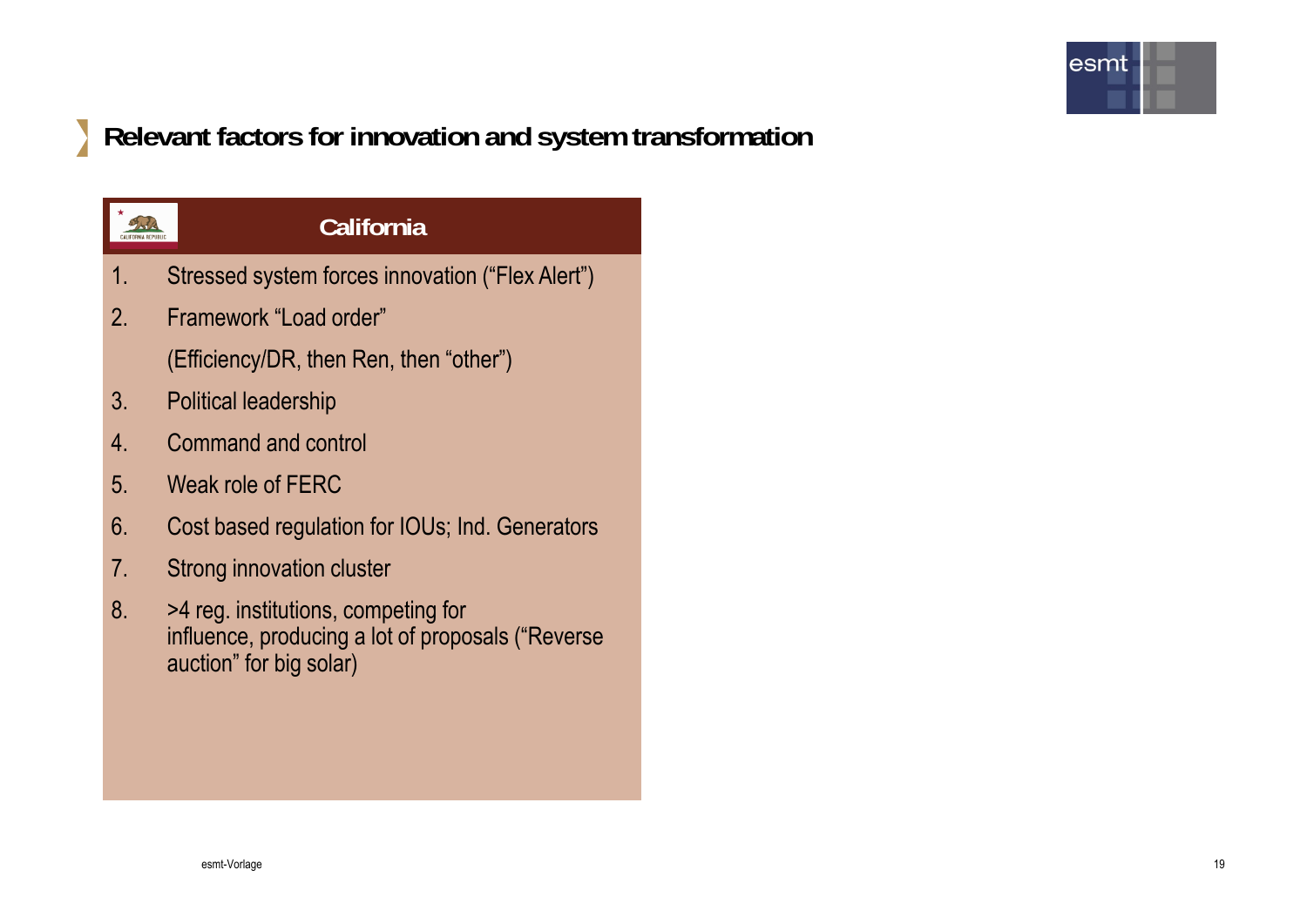

|                | <b>California</b>                                                                                                   |    | Germany      |
|----------------|---------------------------------------------------------------------------------------------------------------------|----|--------------|
| 1 <sub>1</sub> | Stressed system forces innovation ("Flex Alert")                                                                    | 1. | Well, we try |
| 2 <sub>1</sub> | Framework "Load order"                                                                                              |    |              |
|                | (Efficiency/DR, then Ren, then "other")                                                                             |    |              |
| 3.             | <b>Political leadership</b>                                                                                         |    |              |
| 4.             | <b>Command and control</b>                                                                                          |    |              |
| 5 <sub>1</sub> | Weak role of FERC                                                                                                   |    |              |
| 6.             | Cost based regulation for IOUs; Ind. Generators                                                                     |    |              |
| $7_{\cdot}$    | Strong innovation cluster                                                                                           |    |              |
| 8 <sub>1</sub> | >4 reg. institutions, competing for<br>influence, producing a lot of proposals ("Reverse<br>auction" for big solar) |    |              |
|                |                                                                                                                     |    |              |
|                |                                                                                                                     |    |              |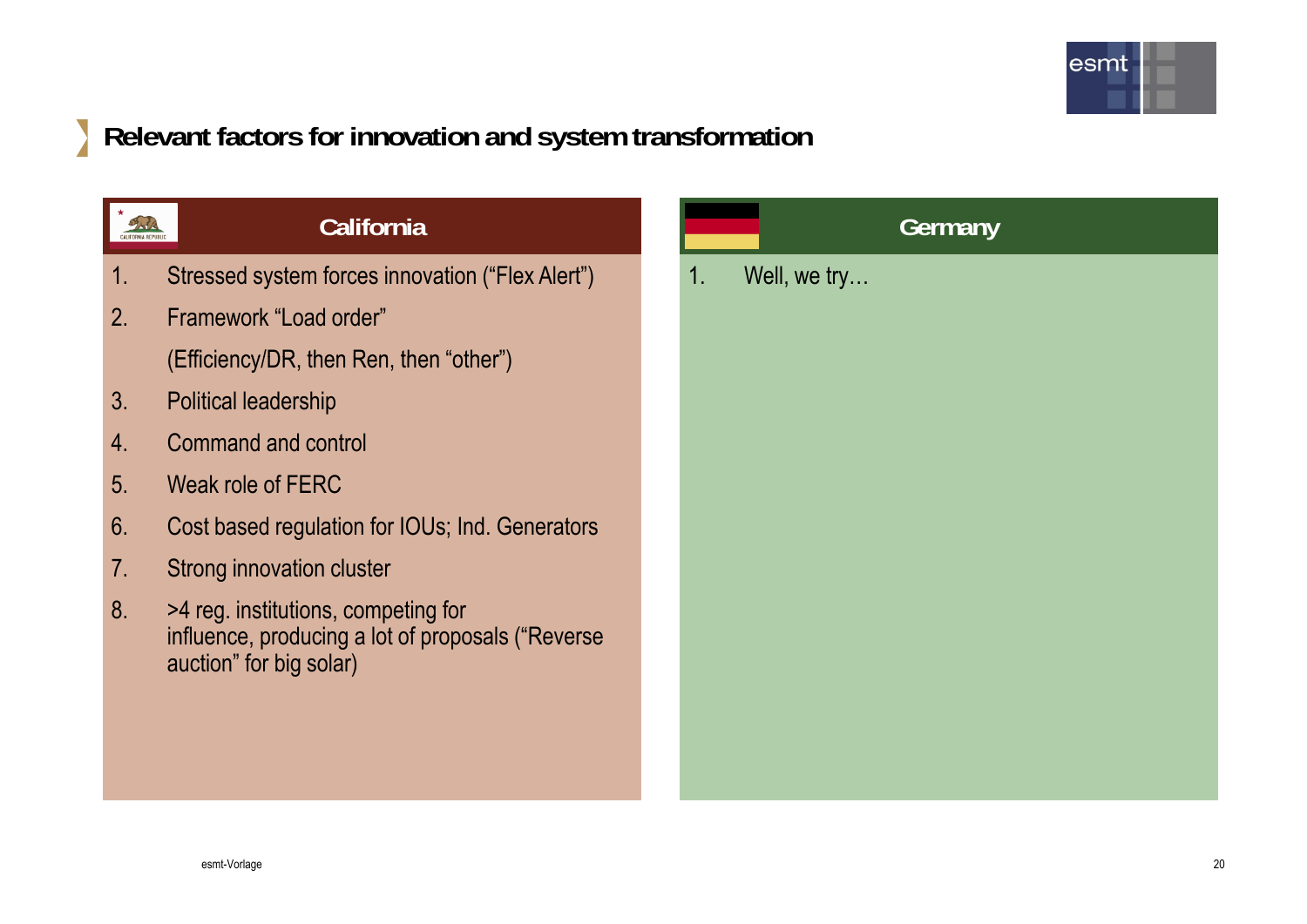

#### **California**

- 1. Stressed system forces innovation ("Flex Alert")
- 2. Framework "Load order"
- (Efficiency/DR, then Ren, then "other")<br>3. Political leadership
- 

49 5/2

- 4. Command and control
- 5. Weak role of FERC
- 6. Cost based regulation for IOUs; Ind. Generators
- 7.Strong innovation cluster
- 8. >4 reg. institutions, competing for influence, producing a lot of proposals ("Reverse auction" for big solar)

- 1. Well, we try…
- 2. Old paradigm new paradigm Transition path unclear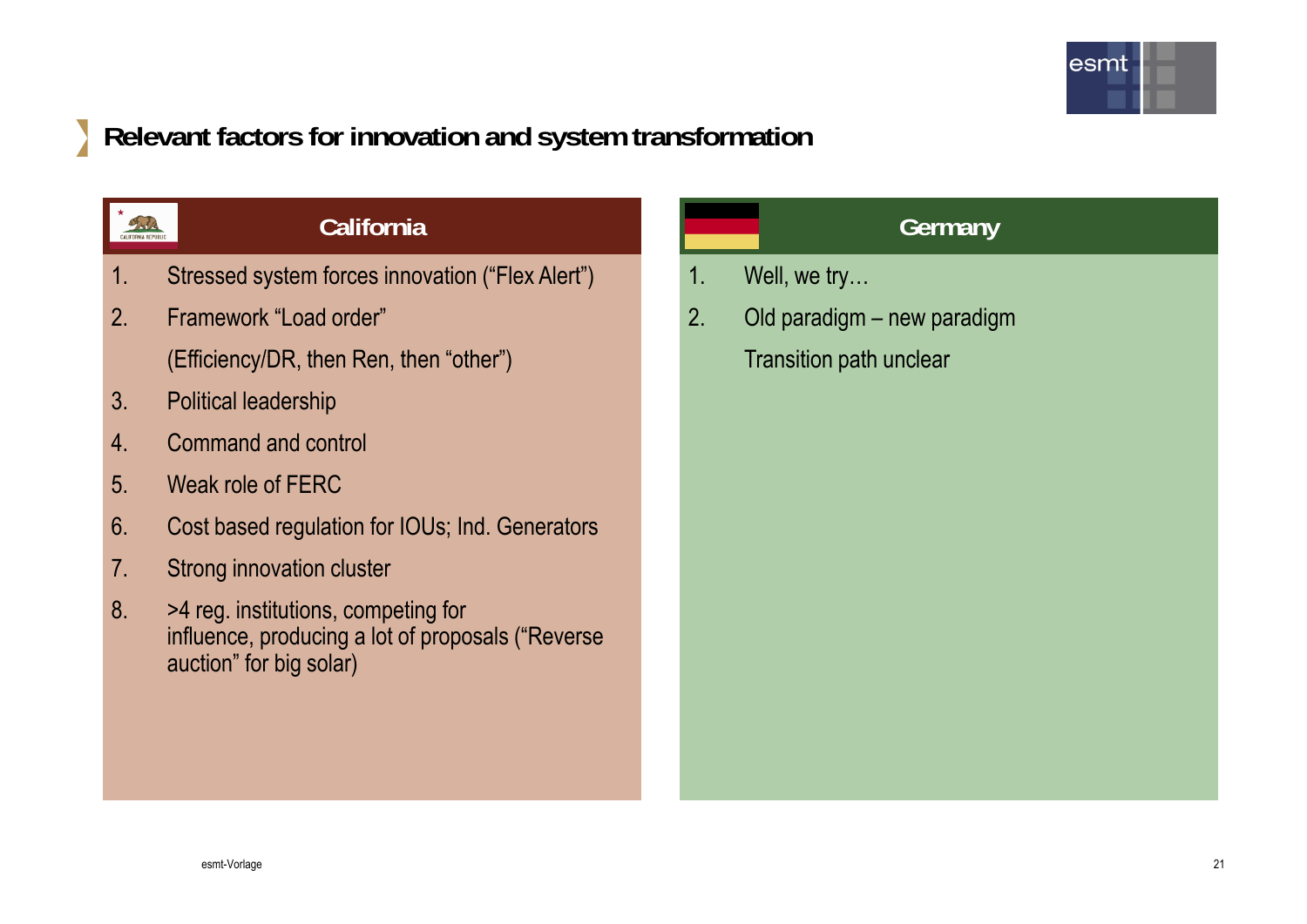

#### **California**

- 1. Stressed system forces innovation ("Flex Alert")
- 2. Framework "Load order"
	- (Efficiency/DR, then Ren, then "other")
- 3. Political leadership

**ANY ANY** 

- 4. Command and control
- 5. Weak role of FERC
- 6. Cost based regulation for IOUs; Ind. Generators
- 7.Strong innovation cluster
- 8. >4 reg. institutions, competing for influence, producing a lot of proposals ("Reverse auction" for big solar)

- 1. Well, we try…
- 2. Old paradigm new paradigm Transition path unclear
- 3. Yes we can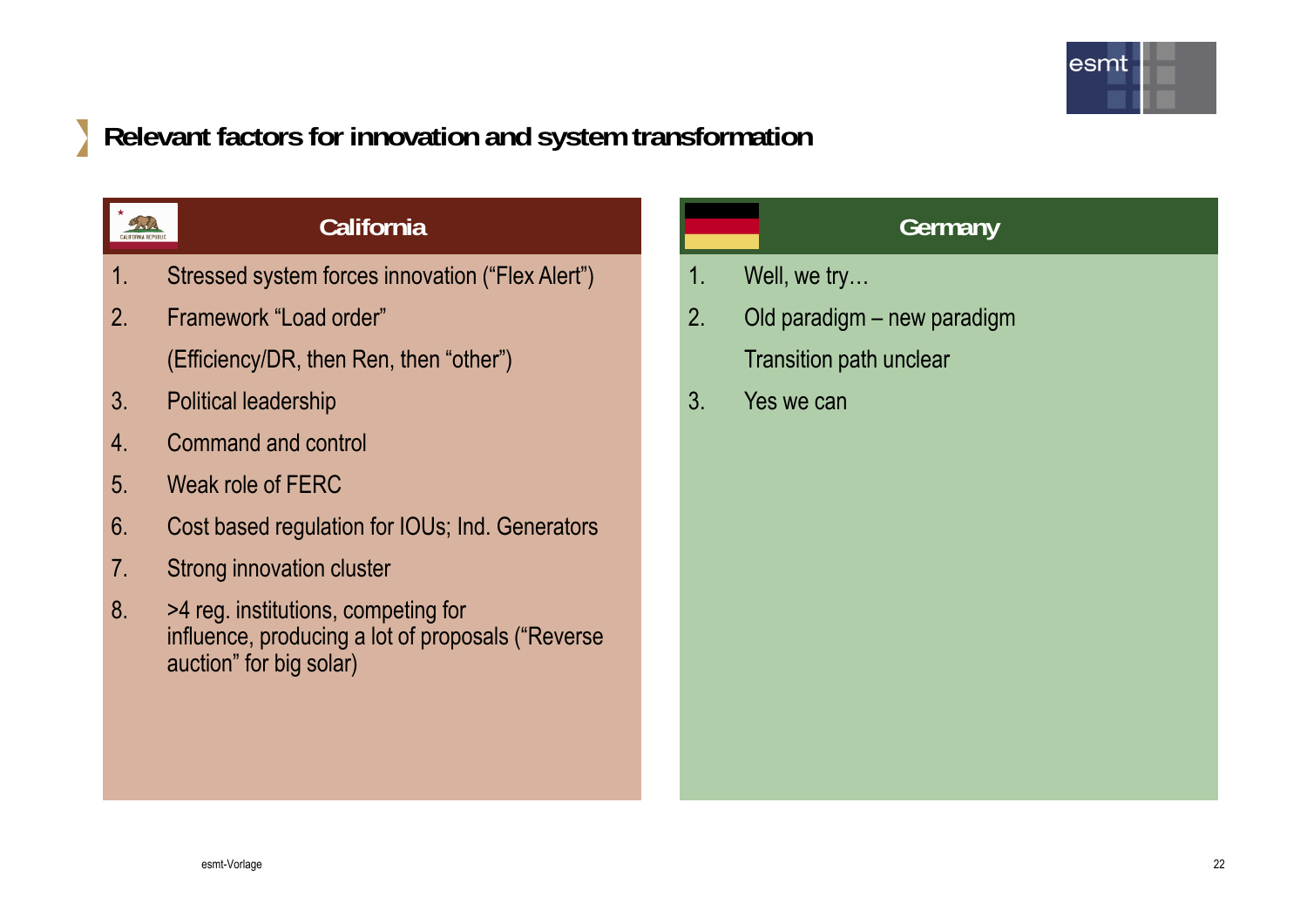

#### **California**

- 1. Stressed system forces innovation ("Flex Alert")
- 2. Framework "Load order"
	- (Efficiency/DR, then Ren, then "other")
- 3. Political leadership

**ANY ANY** 

- 4. Command and control
- 5. Weak role of FERC
- 6. Cost based regulation for IOUs; Ind. Generators
- 7.Strong innovation cluster
- 8. >4 reg. institutions, competing for influence, producing a lot of proposals ("Reverse auction" for big solar)

- 1. Well, we try…
- 2. Old paradigm new paradigm Transition path unclear
- 3. Yes we can
- 4. Markets and subsidiarity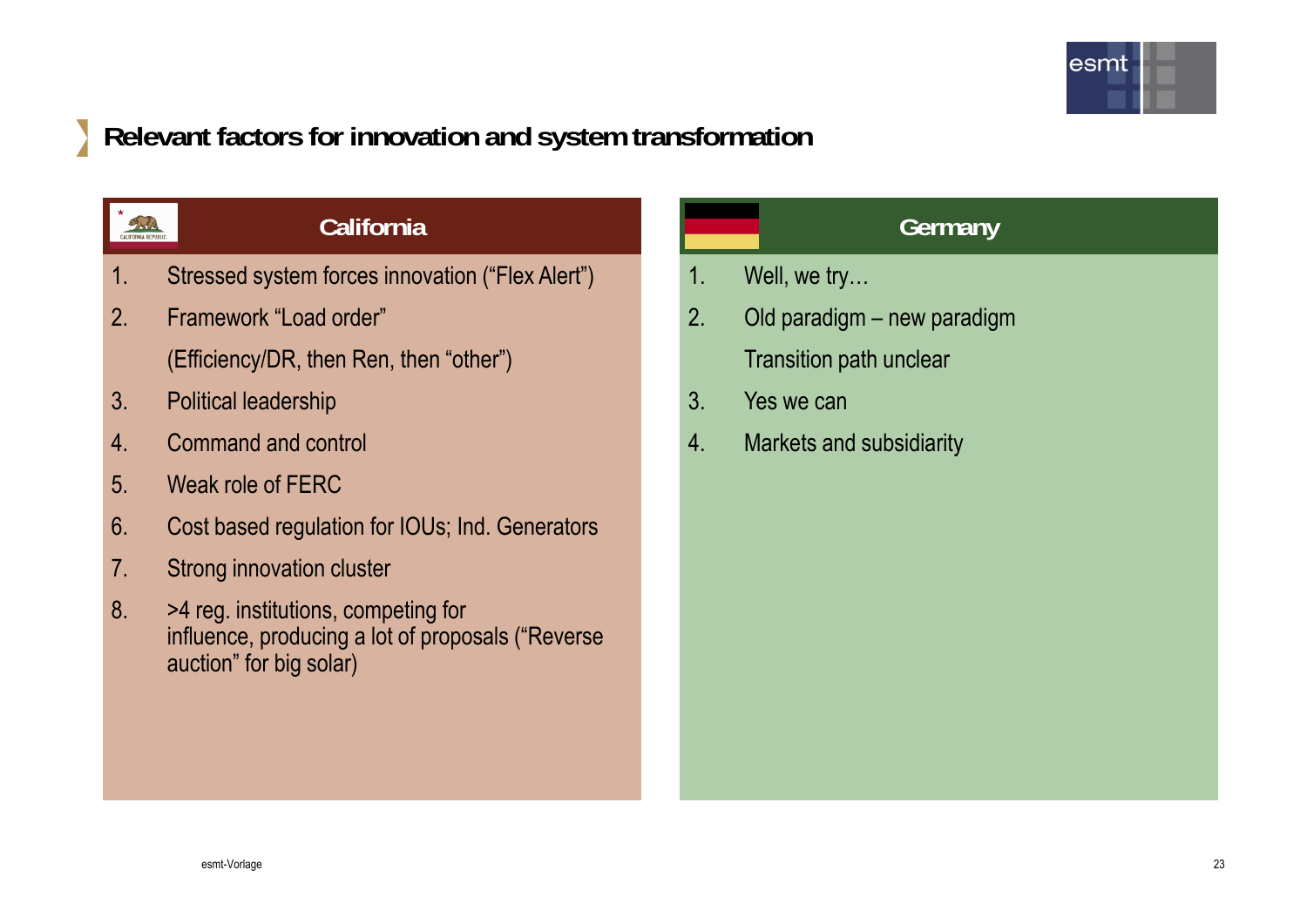

#### **California**

- 1. Stressed system forces innovation ("Flex Alert")
- 2. Framework "Load order"
	- (Efficiency/DR, then Ren, then "other")
- 3. Political leadership

49 5/2

- 4. Command and control
- 5. Weak role of FERC
- 6. Cost based regulation for IOUs; Ind. Generators
- 7.Strong innovation cluster
- 8. >4 reg. institutions, competing for influence, producing a lot of proposals ("Reverse auction" for big solar)

- 1. Well, we try…
- 2. Old paradigm new paradigm Transition path unclear
- 3. Yes we can
- 4. Markets and subsidiarity
- 5. Strong role of EU: markets --- and SET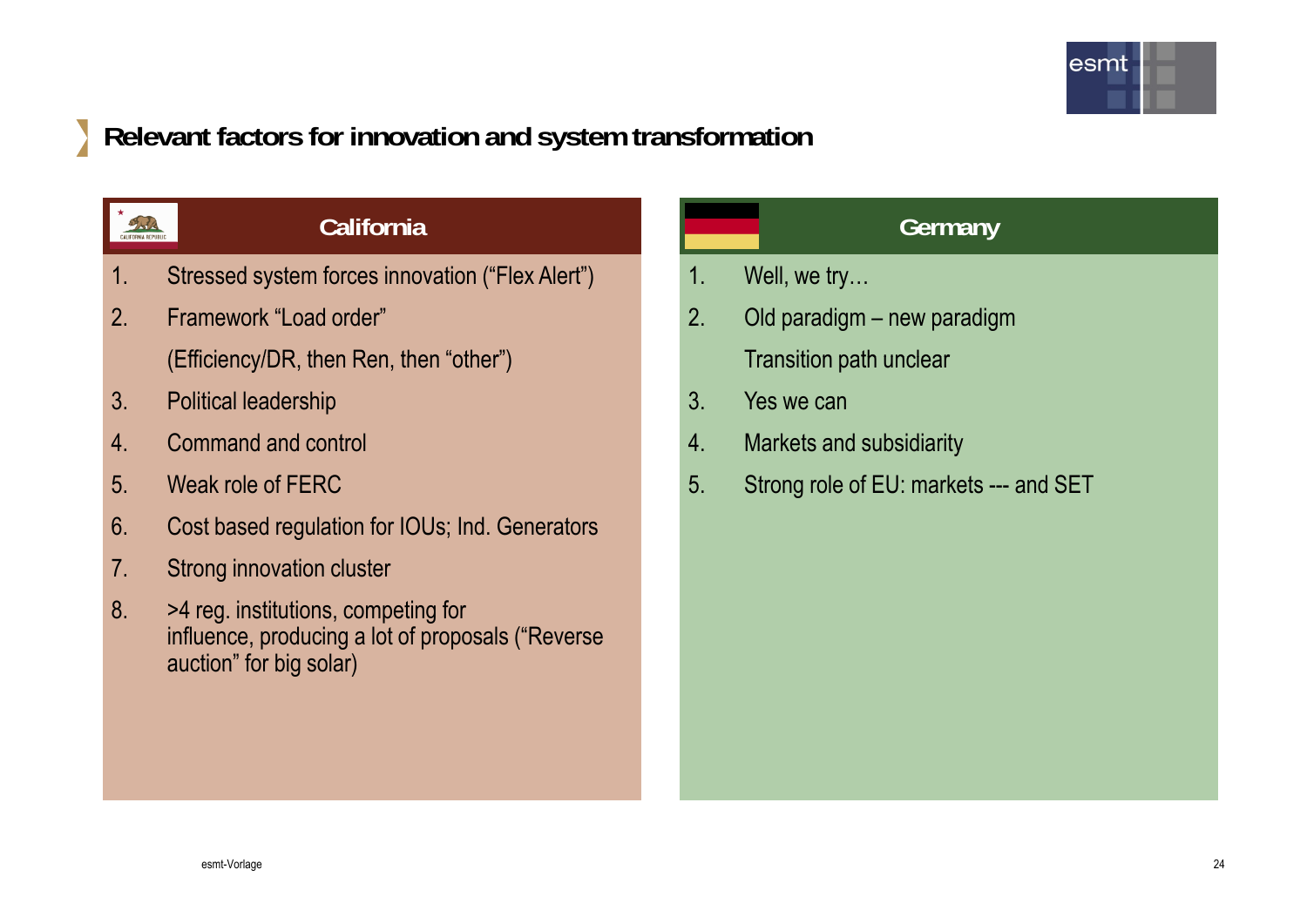

#### **California**

- 1. Stressed system forces innovation ("Flex Alert")
- 2. Framework "Load order"
	- (Efficiency/DR, then Ren, then "other")
- 3. Political leadership

49 5/2

- 4. Command and control
- 5. Weak role of FERC
- 6. Cost based regulation for IOUs; Ind. Generators
- 7.Strong innovation cluster
- 8. >4 reg. institutions, competing for influence, producing a lot of proposals ("Reverse auction" for big solar)

- 1. Well, we try…
- 2. Old paradigm new paradigm Transition path unclear
- 3. Yes we can
- 4. Markets and subsidiarity
- 5. Strong role of EU: markets --- and SET
- 6. Markets Innovation in large scale generation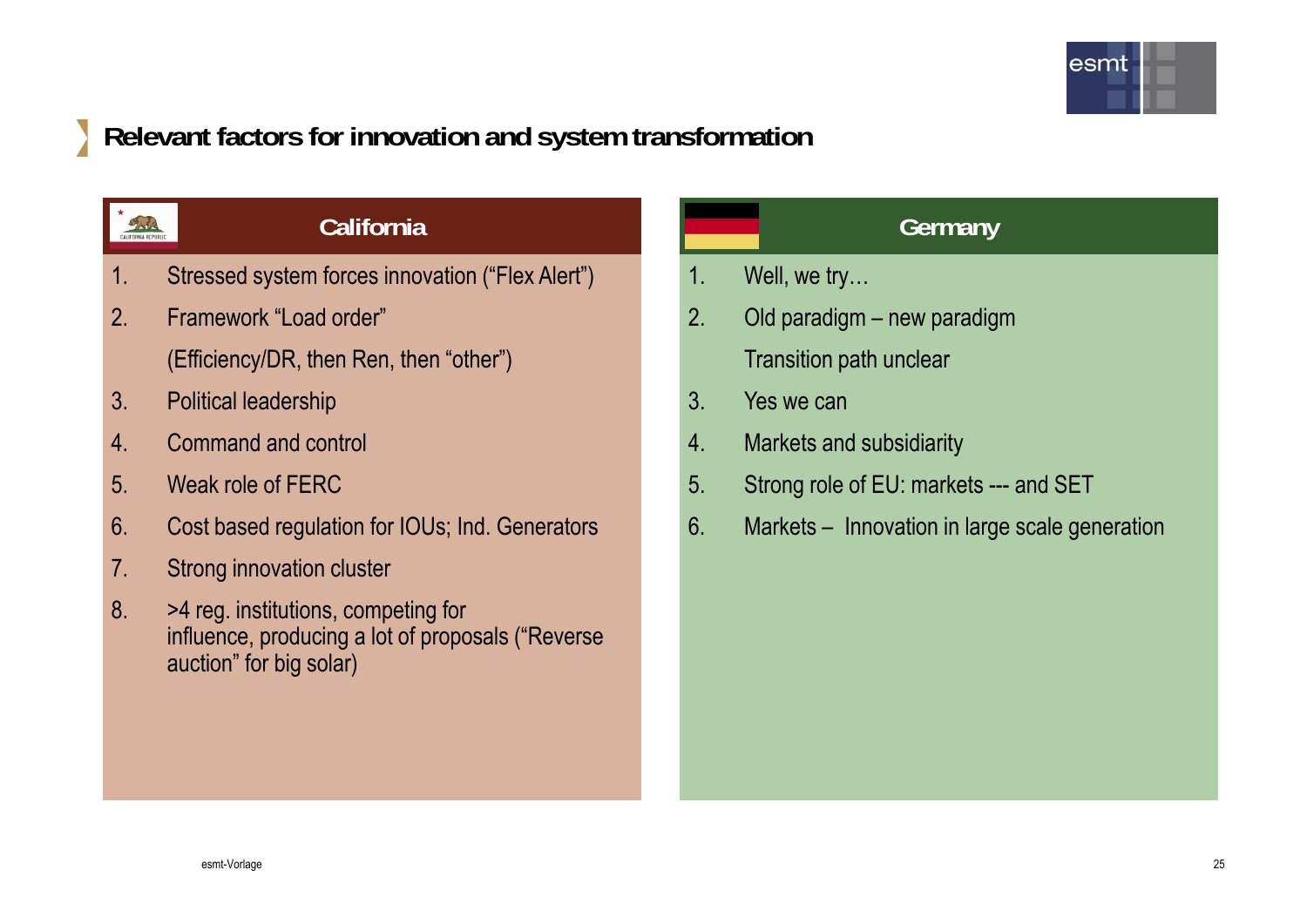

#### **California**

- 1. Stressed system forces innovation ("Flex Alert")
- 2. Framework "Load order"
	- (Efficiency/DR, then Ren, then "other")
- 3. Political leadership

28 18 18

- 4. Command and control
- 5. Weak role of FERC
- 6. Cost based regulation for IOUs; Ind. Generators
- 7.Strong innovation cluster
- 8. >4 reg. institutions, competing for influence, producing a lot of proposals ("Reverse auction" for big solar)

- 1. Well, we try…
- 2. Old paradigm new paradigm Transition path unclear
- 3. Yes we can
- 4. Markets and subsidiarity
- 5. Strong role of EU: markets --- and SET
- 6. Markets Innovation in large scale generation
- 77.Decentral innovation clusters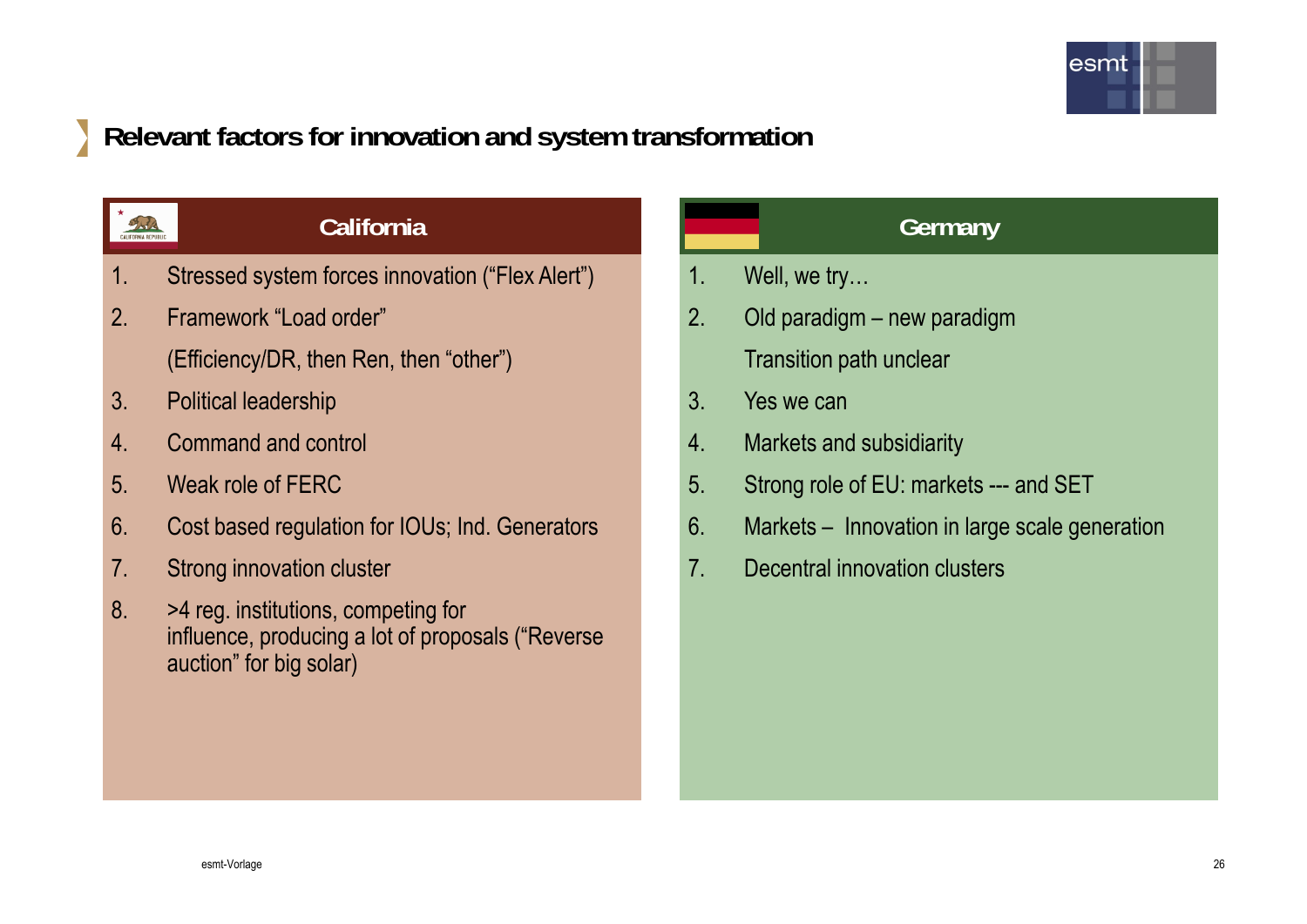

#### **California**

- 1. Stressed system forces innovation ("Flex Alert")
- 2 Framework "Load order"
	- (Efficiency/DR, then Ren, then "other")
- 3. Political leadership

49 13/1

- 4. Command and control
- 5. Weak role of FERC
- 6. Cost based regulation for IOUs; Ind. Generators
- 77.Strong innovation cluster
- 8. >4 reg. institutions, competing for influence, producing a lot of proposals ("Reverse auction" for big solar)

- 1. Well, we try…
- 2. Old paradigm new paradigm Transition path unclear
- 3. Yes we can
- 4. Markets and subsidiarity
- 5. Strong role of EU: markets --- and SET
- 6. Markets Innovation in large scale generation
- 77.Decentral innovation clusters
- 8. BNetzA DNA:1. reg. triangle 2. Competition 3. EU law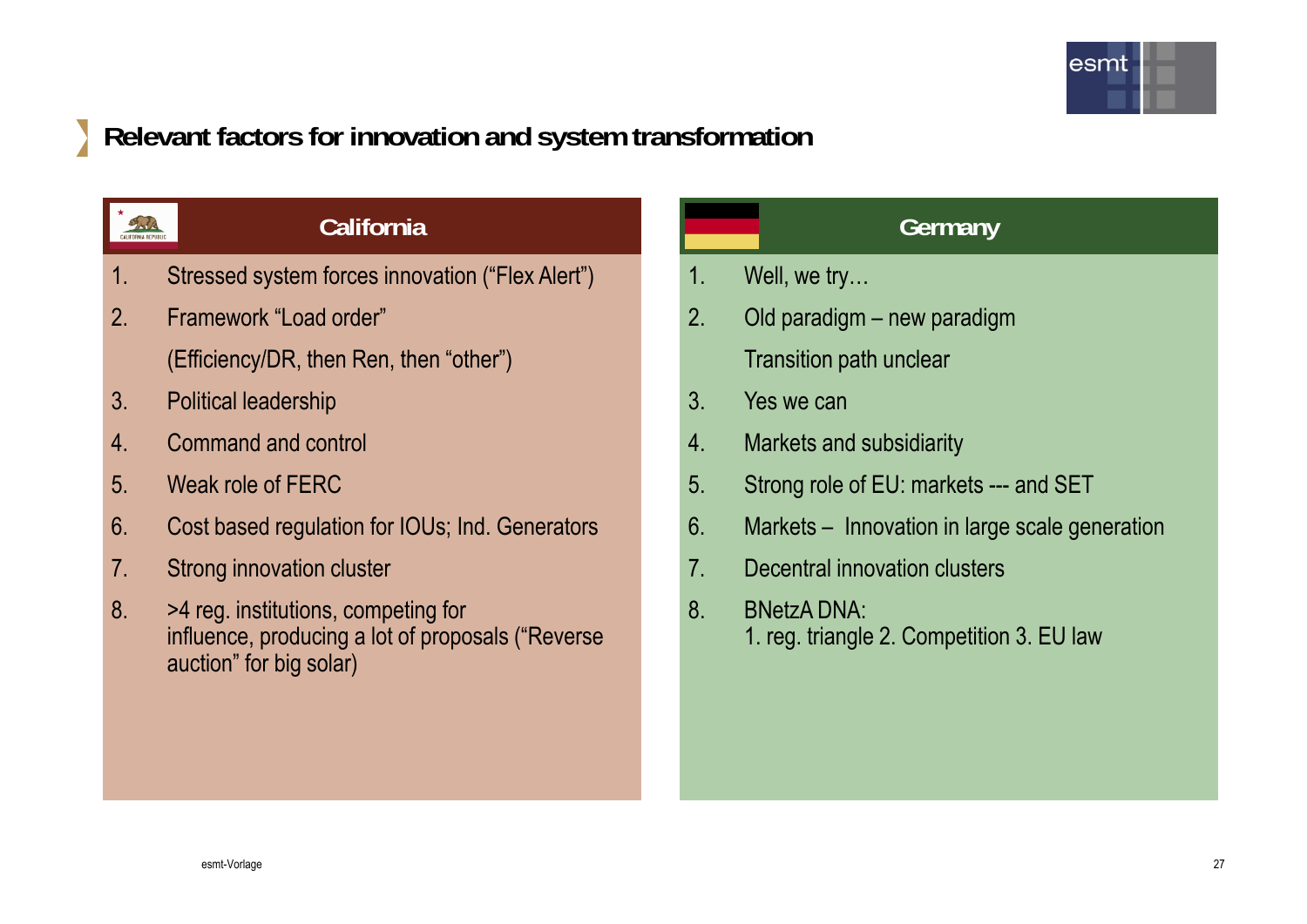

# **The case for Advanced / Smart Meterin g**



#### **California**

- • Advanced metering regarded as key instrument for efficiency, shifting demand and reducing peak load
- •Ratepayer advocates and lots of groups very adverse
- • All IOUs implemented plans to adopt AMI and integrate it into regulated asset base: CA – wide rollout 2009 – 2011
- • "Just do it" approach not in line with standardization and processes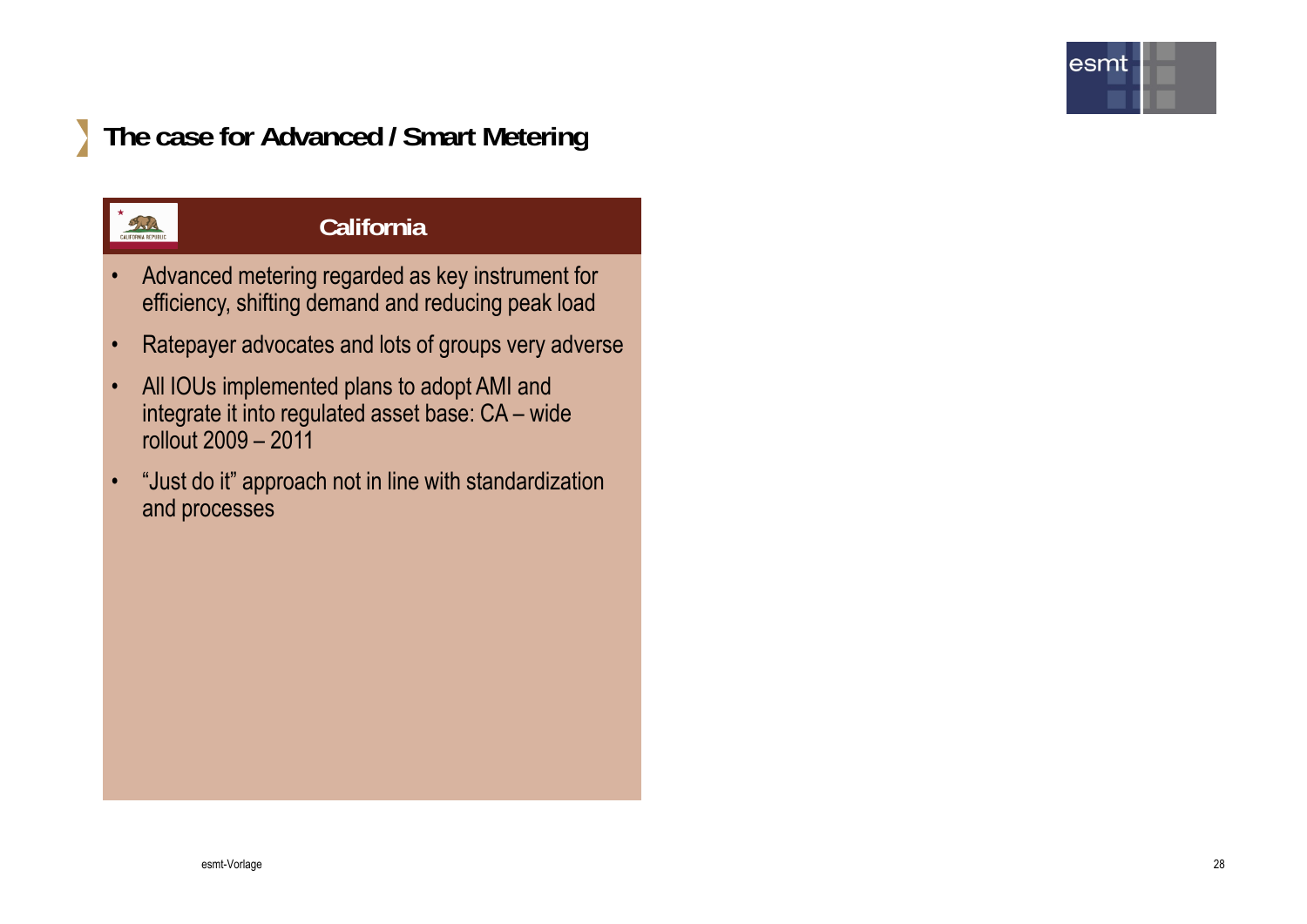

# **The case for Advanced / Smart Meterin g**



#### **California**

- • Advanced metering regarded as key instrument for efficiency, shifting demand and reducing peak load
- •Ratepayer advocates and lots of groups very adverse
- • All IOUs implemented plans to adopt AMI and integrate it into regulated asset base: CA – wide rollout 2009 – 2011
- • "Just do it" approach not in line with standardization and processes

#### **Germany**

- • Durchführungsverordnung z. Gesetz zur Öffnung des Meßwesens bei Strom und Gas
- •BNetzA sets standards, Industry has further homework
- •New buildings must have SM from 01/10
- • Tariffs must be available 2011, so that customers can choose if they wish so
- •Number of pilots

**Dia gnosis: at least 2 years later**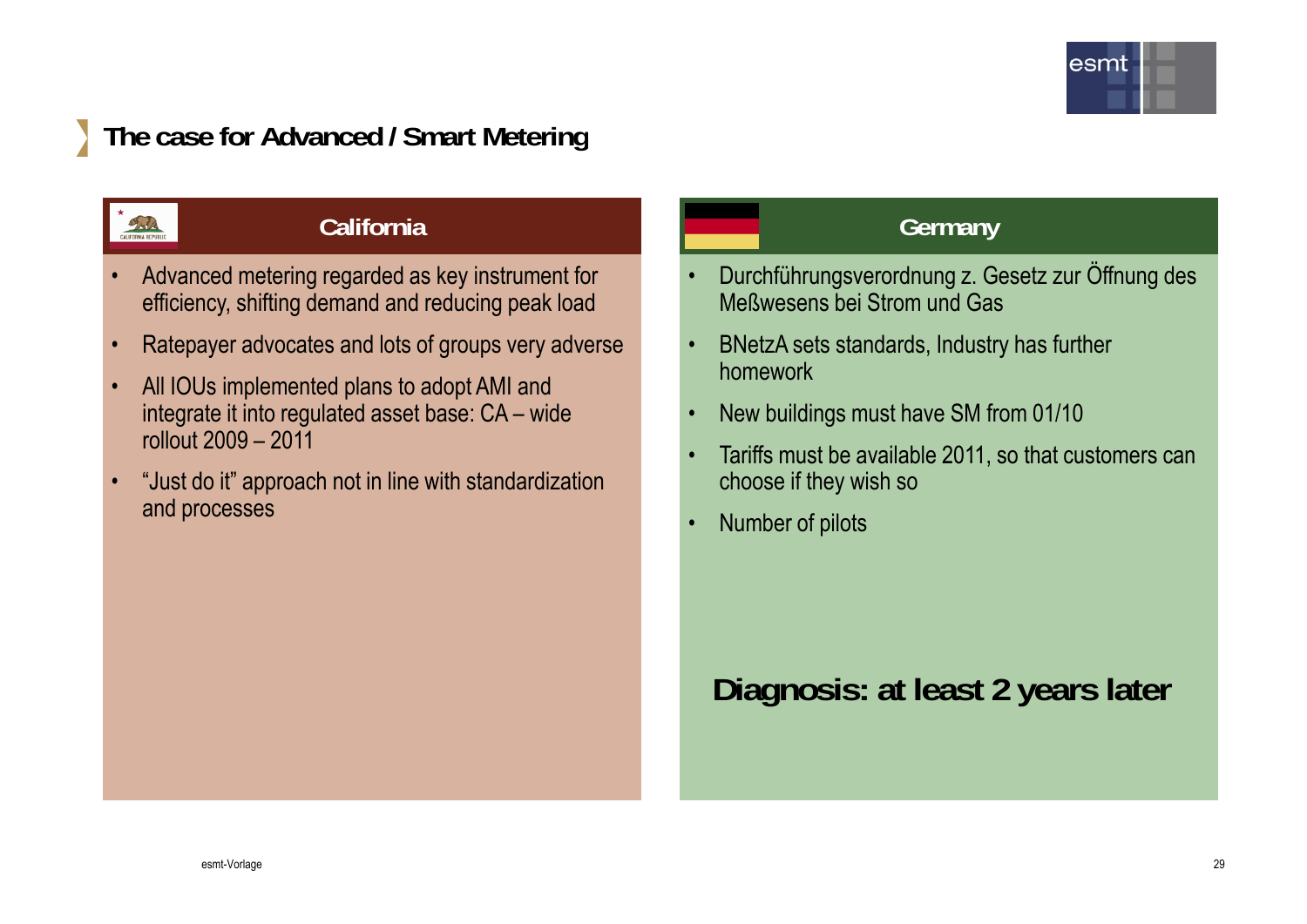

# **The case for electric cars**



#### **California**

- • Nov. 2008: Joint project: Transforming the Bay Area into the US EV capital
- • Joint Project: Governor, Mayors, Politicians, Companies etc. etc.
- • "We have the venture capital, we have the research universities, we have management talent, and, perhaps most importantly, we have the visionary elected leaders gathered here today to clear the field for green tech companies … with progressive public policy." Jim Wonderman, CEO Bay Area Council
- •1 Billion US\$ network inv., rollout from 2010 on
- •Mass availability of cars and Bay Area System in 2012
- •Still strong lobby for zero emission vehicle approach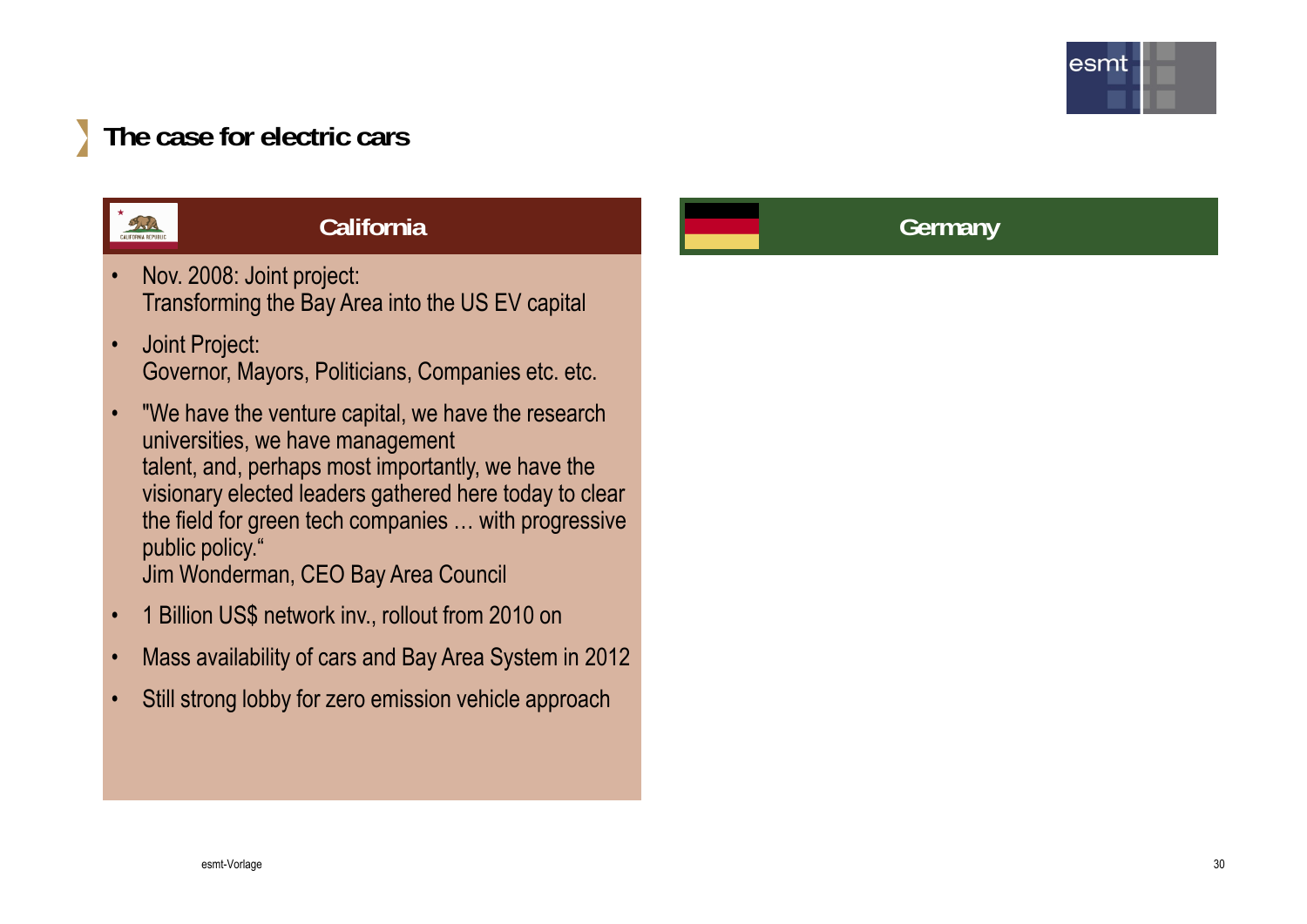

# **The case for electric cars**



#### **California**

- • Nov. 2008: Joint project: Transforming the Bay Area into the US EV capital
- •Joint Project:<br>Covernor Movere Politiciane Componies etc. etc. No. 1996. Defining a "Leitmarkt" j Governor, Mayors, Politicians, Companies etc. etc.
- • "We have the venture capital, we have the research universities, we have management talent, and, perhaps most importantly, we have the visionary elected leaders gathered here today to clear the field for green tech companies … with progressive public policy." Jim Wonderman, CEO Bay Area Council
- •1 Billion US\$ network inv., rollout from 2010 on
- •Mass availability of cars and Bay Area System in 2012
- •

#### **Germany**

- •Nov. 2008 "Nationale Strategiekonferenz"
- •BMU BMBF BMWi BMVBS
- •Defining a Leitmarkt" / key market
- •500 million for R&D, pilot projects and fleet rollouts
- •Industry agrees on infrastructure standards
- •Carmakers' role?
- •Still strong lobby for 120g as late as possible

Still strong lobby for zero emission vehicle approach **Diagnosis: at least 2 years later**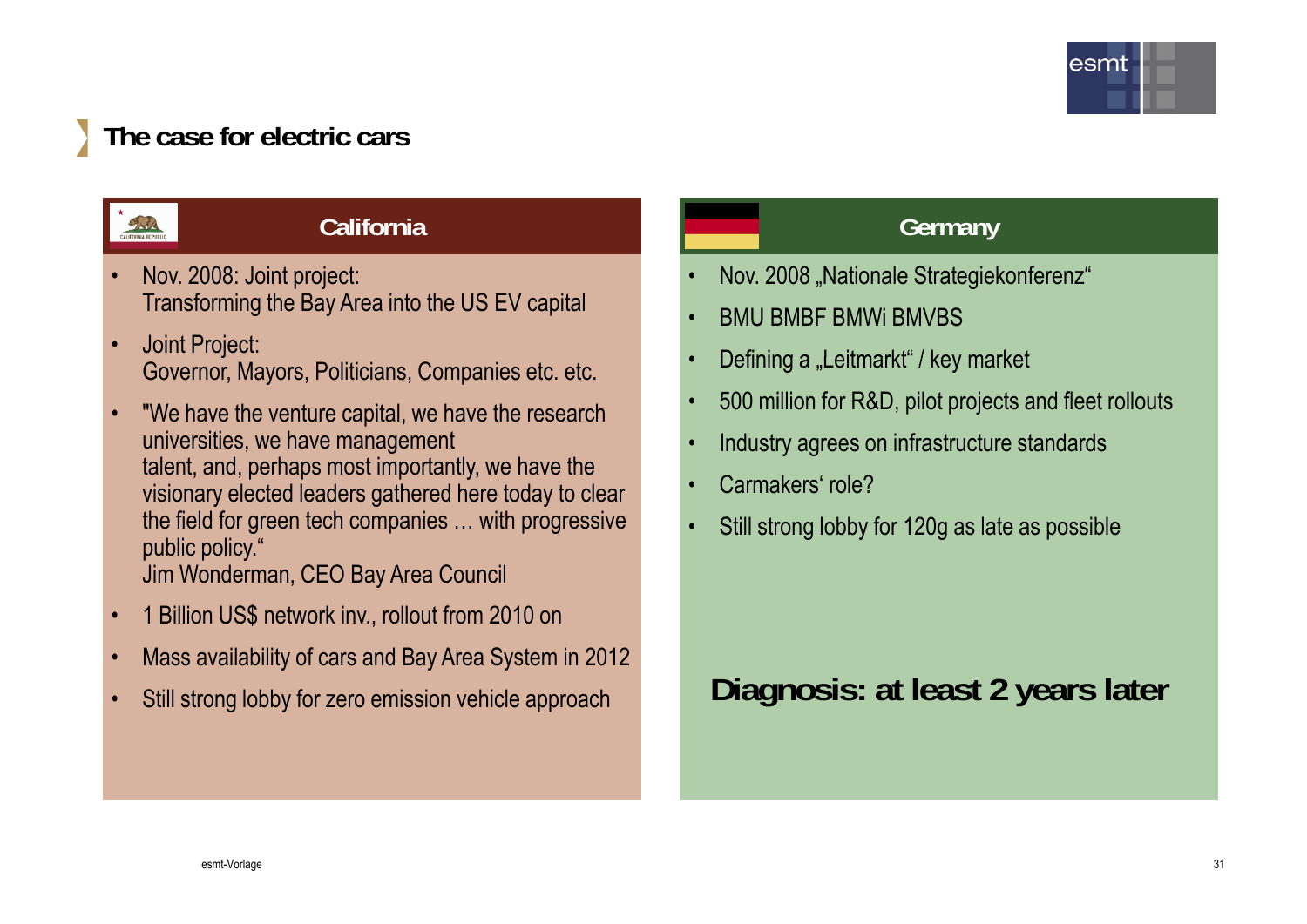

#### **California**

- 1. Stressed system forces innovation ("Flex Alert")
- 2 Framework "Load order"
	- (Efficiency/DR, then Ren, then "other")
- 3. Political leadership

49 13/1

- 4. Command and control
- 5. Weak role of FERC
- 6. Cost based regulation for IOUs; Ind. Generators
- 77.Strong innovation cluster
- 8. >4 reg. institutions, competing for influence, producing a lot of proposals ("Reverse auction" for big solar)

- 1. Well, we try…
- 2. Old paradigm new paradigm Transition path unclear
- 3. Yes we can
- 4. Markets and subsidiarity
- 5. Strong role of EU: markets --- and SET
- 6. Markets Innovation in large scale generation
- 77.Decentral innovation clusters
- 8. BNetzA DNA:1. reg. triangle 2. Competition 3. EU law